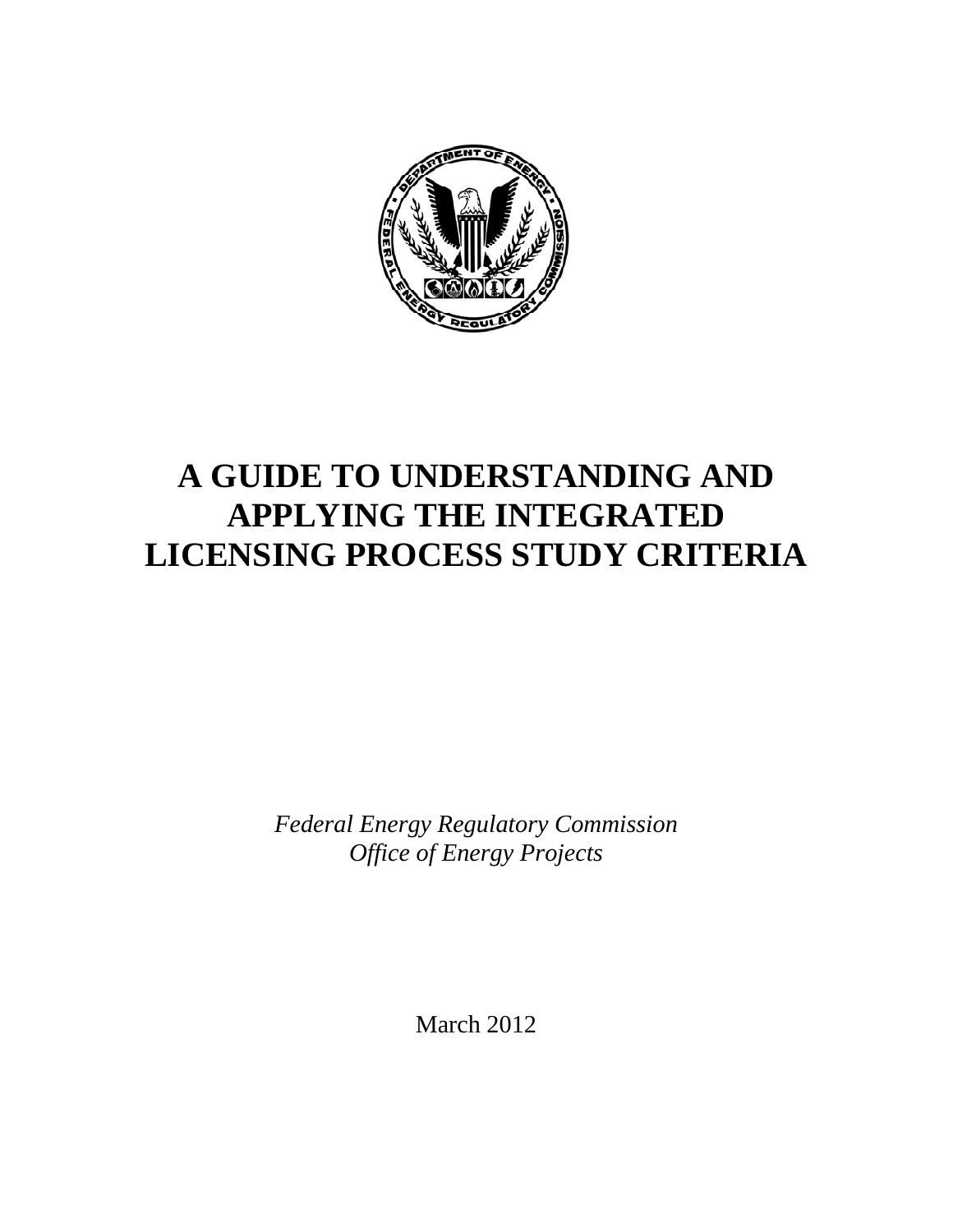# **A GUIDE TO UNDERSTANDING AND APPLYING THE INTEGRATED LICENSING PROCESS STUDY CRITERIA**

# **INTRODUCTION**

 $\overline{a}$ 

 Before the Commission can make an informed decision on a license application, it must obtain adequate information on the resources the project effects, such as soils, water quality, fish and wildlife, cultural, recreation, aesthetics, land use, and tribal resources. To obtain this information, it may be necessary for the applicant to conduct studies to assess these effects so a range of potential protection, mitigation, and enhancement measures can be explored. The Integrated Licensing Process (ILP), developed in consultation with the hydro industry, state and federal agencies, tribes, and non-governmental organizations (NGO), is designed to ensure that the information needs are known before a license application is filed through a Commission-approved study plan. The approved study plan brings, to the extent possible, pre-filing finality to the identification of the information and studies needed for Commission staff to prepare its environmental document and for participants to make recommendations and provide terms and conditions.

 However, in some cases, reaching agreement on study needs can be difficult. The ILP includes a process for Commission staff to work collaboratively with license applicants, state and federal resource agencies, tribes, and nongovernmental organizations to identify and resolve disagreements over studies. The process begins with the scoping of issues and the development of study requests based on existing information the applicant has obtained and provided in a pre-application document  $(PAD)$ .<sup>1</sup> To ensure that any studies that are requested are needed for the project in question, the ILP includes seven study criteria to guide study development. Each study request is required to address the seven criteria. Following these criteria will help formulate a well-structured and informed request that can help focus discussions about the merits and applicability of a study to evaluate the effects of a project.

 On May 18, 2010, Commission staff began an evaluation of the effectiveness of the ILP. Commission staff requested input from stakeholders on how well the ILP was achieving its goal of providing a predictable, efficient, and timely licensing process and what might be done better within the framework of

<sup>&</sup>lt;sup>1</sup> The pre-application document (PAD) brings together all of the existing information relevant to the project proposal that is in the potential applicant's possession or that can be obtained with the exercise of due diligence.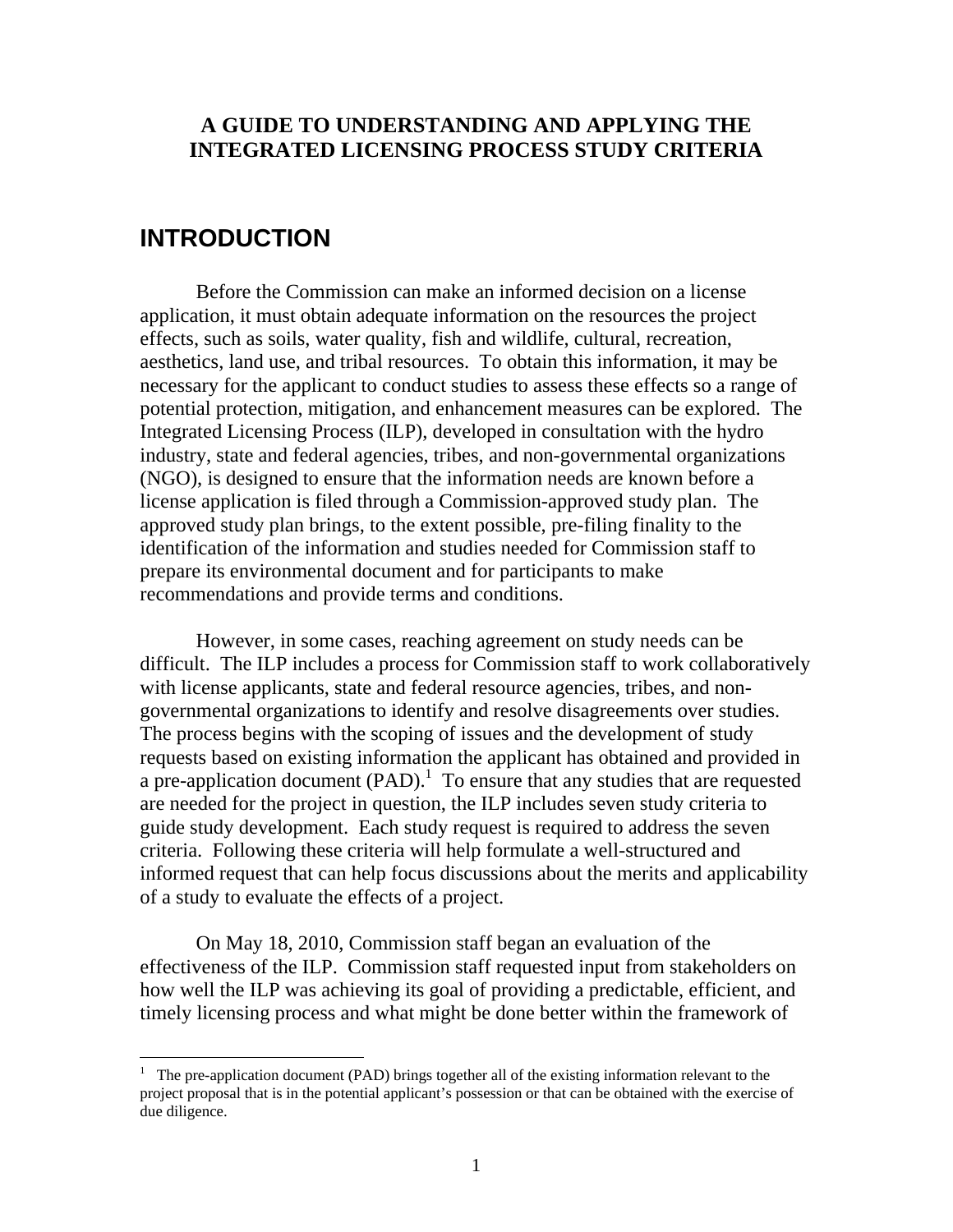the existing regulations to achieve this goal. Most comments received during this effort focused on the study plan development process and the need for greater clarity on how the Commission applies the study criteria in evaluating study requests. The purpose of this document is to help stakeholders craft study requests (18 CFR § 5.9(b)) that clearly identify and explain the basis of their information needs and recommended study methods.

# **ORGANIZATION OF GUIDANCE DOCUMENT**

 This document leads with an explanation of each of the study criteria. This is followed by answers to frequently asked questions that have arisen in applying the study criteria. Examples of study requests prepared by staff are provided in Appendix A. The structure provided in the examples may be used as a template for a study request; however, the Commission's approval of a study request is based on the content of the request, rather than the specific format. Note, because the Commission does not establish resource management goals, criterion 18 CFR § 5.9(b)(2) does not apply to the Commission, and thus the study request examples in Appendix A do not address this criterion.

# **STUDY REQUEST CRITERIA**

A study request must address each of the following criteria:

#### **Goals and Objectives**

§5.9(b)(1) Describe the goals and objectives of each study proposal and the information to be obtained.

 This section of the study request provides the context in which the study is being requested, describes what the study is intended to accomplish, and the specific information to be obtained. Study goals are typically general statements that provide the overall context for what the study is trying to accomplish. Study goals should clearly relate the study or information to be obtained to the evaluation of the effects of the project on a particular resource(s). Study objectives are more focused, describing the specific, tangible products the study should deliver. In other words, study objectives should identify the specific information to be gathered to achieve the study goals.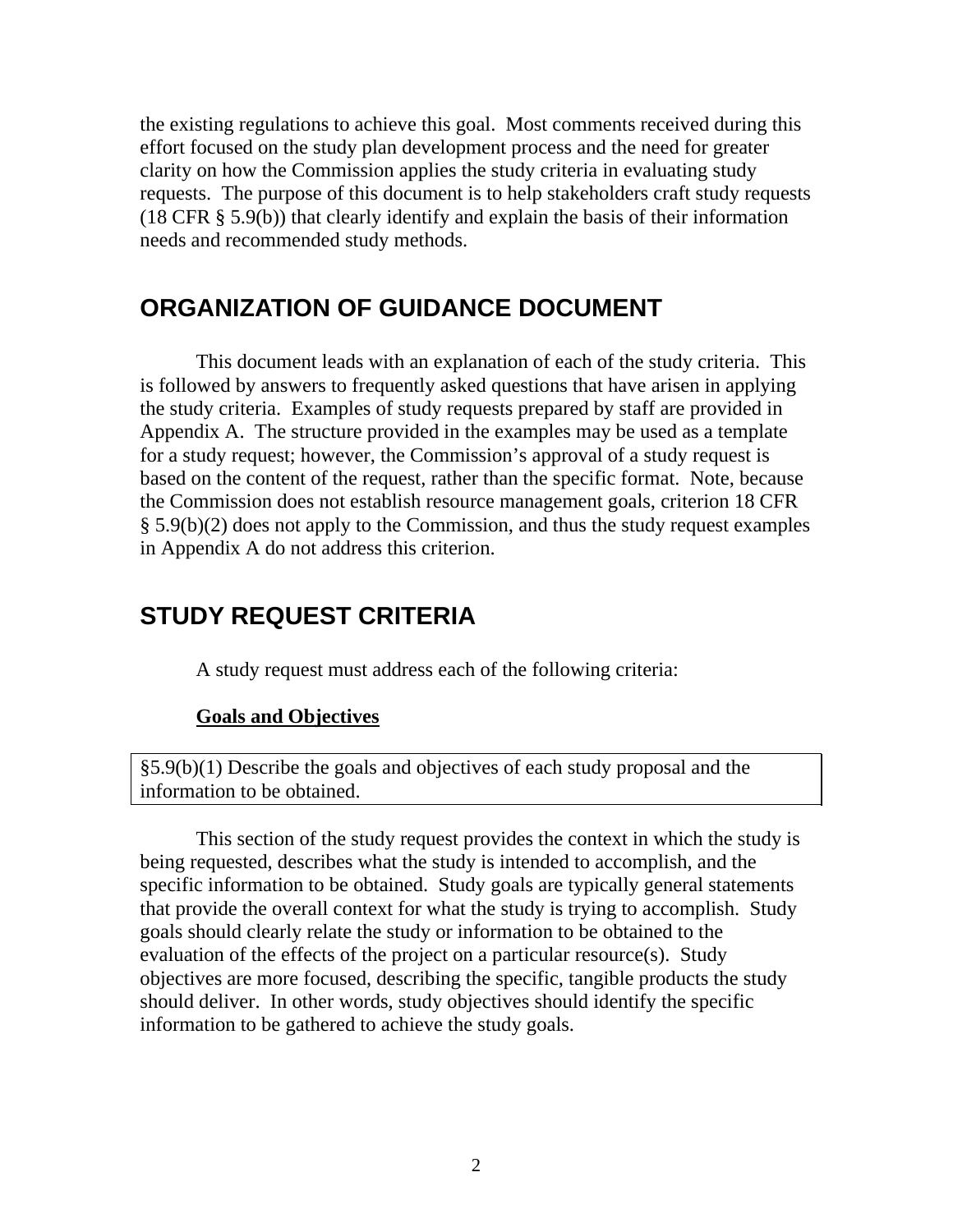# **Relevant Resource Management Goals and Public Interest Considerations**

§5.9(b)(2) If applicable, explain the relevant resource management goals of the agencies or Indian tribes with jurisdiction over the resource to be studied. §5.9(b)(3) If the requester is a not a resource agency, explain any relevant public interest considerations in regard to the proposed study.

 This section should clearly establish the connection between the affected resource and the management goals of the requesting agency or tribe or, in the case of non-governmental organizations or members of the public, between the affected resource and the relevant public interest.

 Be as specific as possible. A statement by an agency relating its study request to a legal, regulatory, or policy mandate is entitled to appropriate consideration, but it may be difficult to determine just how the information that will be obtained will achieve that legal, regulatory, or policy mandate. It is much easier to understand the relationship between specific data that would be acquired and a specific management goal than to broadly stated mandates established in law or regulation. For example, if a state has a specific management goal to obtain a certain quantitative measure (e.g., fish per mile) of the quality of a trout fishery in a stream reach that is affected by a project, the agency should thoroughly explain how the study request relates to that management goal.

 Unlike agencies, members of the public and non-governmental organizations do not have specific regulatory mandates, but nonetheless have legitimate concerns about how a project may affect a public resource of importance to them. In such a case, the study request needs to explain how the information to be obtained relates to this specific concern or interest. For example, the members of a group may represent a segment of the public that enjoys and promotes whitewater boating opportunities. It may request a controlled-flow study to determine how project flow releases affect boating opportunities. It is much more effective if such a group describes how a requested study would meet its goals of making available a particular class of whitewater boating flows for that region, rather than simply noting the interests of its membership in promoting suitable boating flows (see Appendix A for a detailed example of a study request).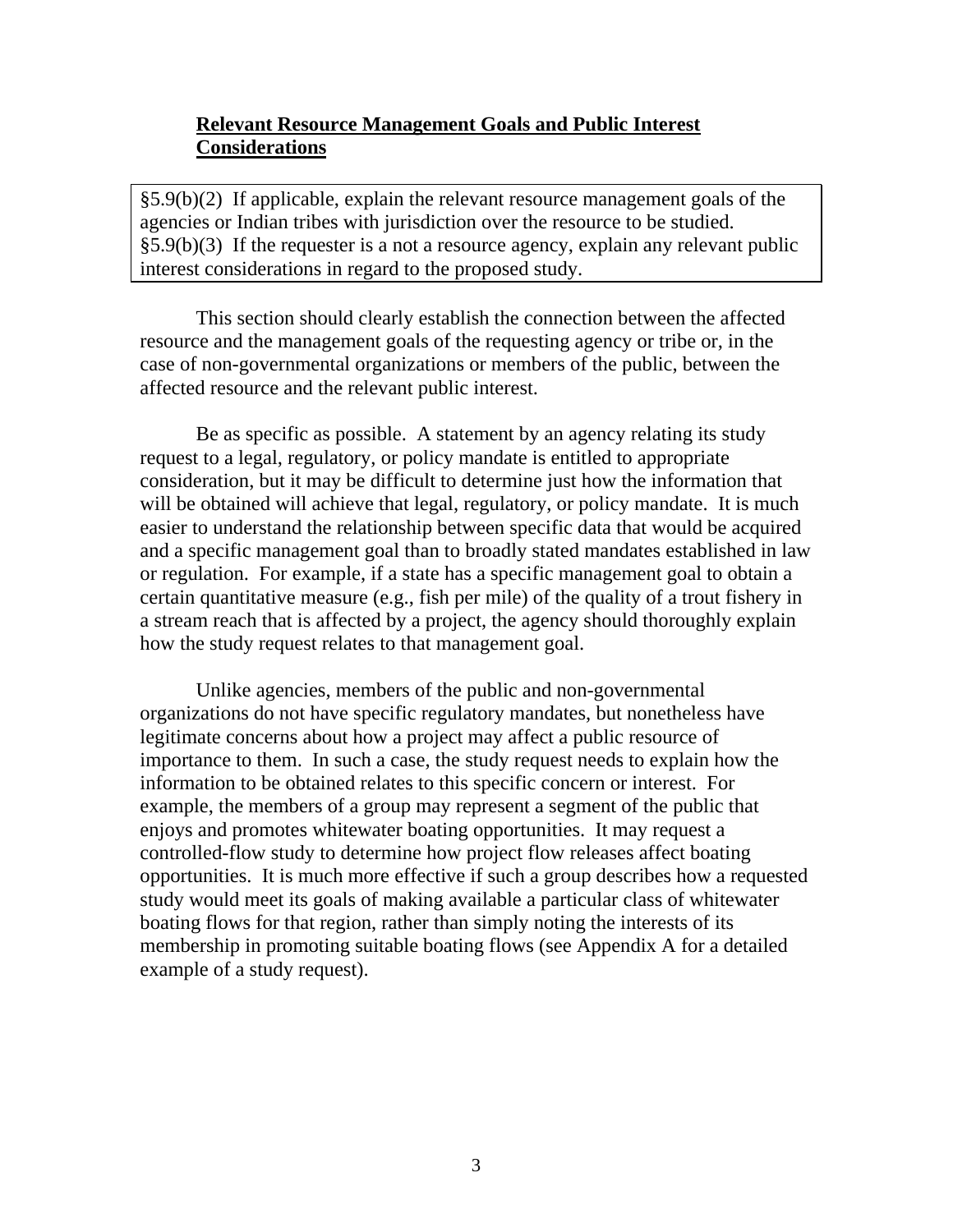#### **Existing Information and Need for Additional Information**

§5.9(b)(4) Describe existing information concerning the subject of the study proposal, and the need for additional information.

 The purpose of this section is to identify gaps in existing data and what additional information is needed to assess project effects. It is important that the study request first generally describes existing information provided in the preapplication document or in other information sources relevant to the project. Then, given this context, the request should clearly explain why the existing information is inadequate.

 For example, studies to quantify fish entrainment and associated mortality are commonly requested by agencies and others. However, if entrainment studies have been conducted at nearby projects with similar turbines and that affect similar species, there may be sufficient information to assess effects at the project in question. In this case, if an entity believes it needs more site-specific information, it should clearly explain why the existing information is not relevant or why a more precise answer is needed.

#### **Project Nexus**

§5.9(b)(5) Explain any nexus between project operations and effects (direct, indirect, and/or cumulative) on the resource to be studied, and how the study results would inform the development of license requirements.

 This section of a study request should clearly explain the connection between the project and its potential effect on the applicable resource. A reasonable connection between project construction or operation and potential effects on the resource in question is a threshold requirement that must be demonstrated for the Commission to require that an applicant gather the requested information. Just as important, this section should also explain how the information would be used to develop license requirements. This part of this criterion is often overlooked by study proponents.

 For example, say an entity requests a survey for a federally endangered fish species and its habitat downstream of an existing project that operates in a peaking mode; that is, the project generates during peak demand periods and stores water during off-peak periods such that there are fluctuations in water levels within the reservoir and downstream of the powerhouse. If one of the factors leading to the listing of the fish has been the loss of spawning habitat, the study proponent could easily demonstrate a nexus between the presence of the fish or its habitat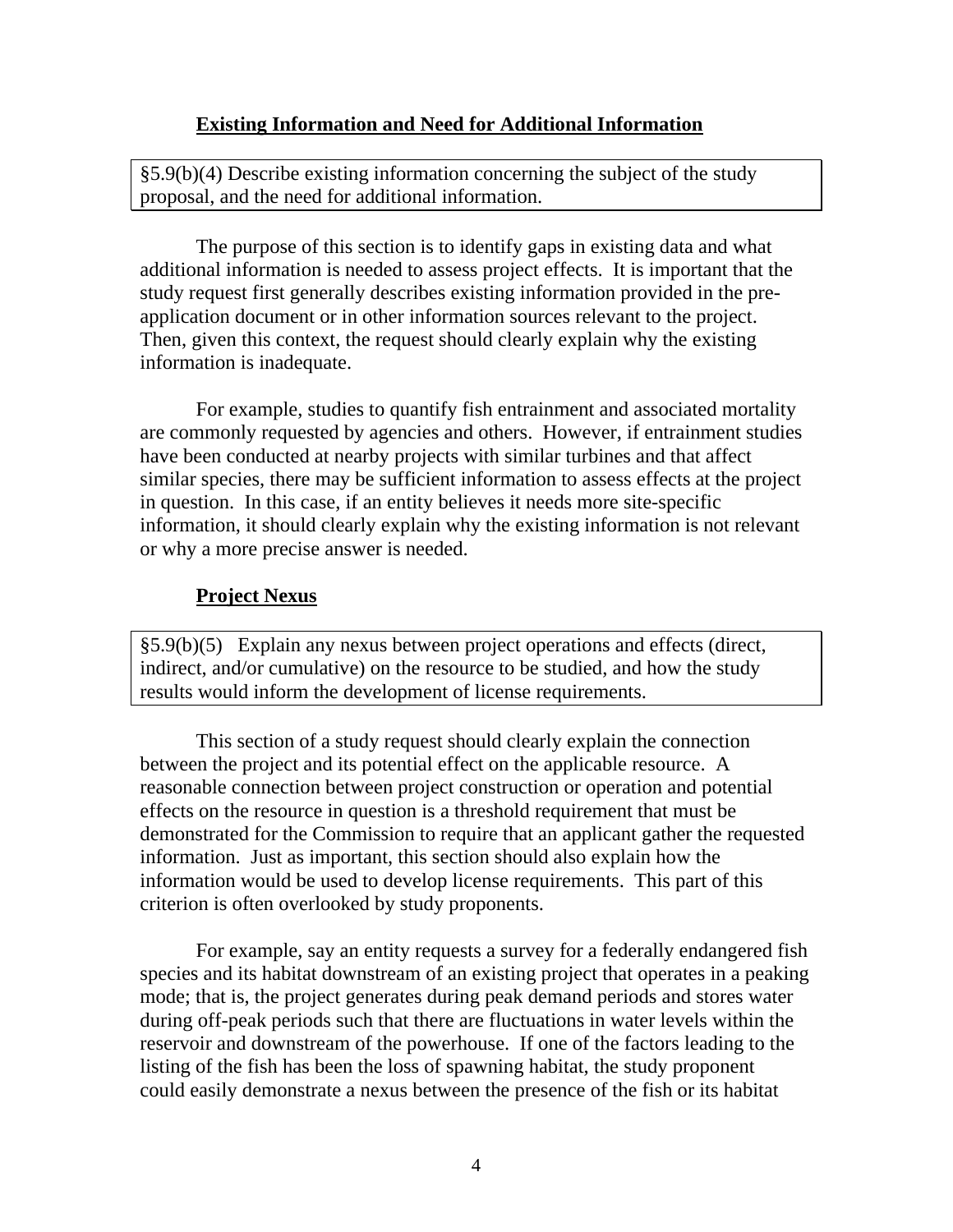downstream of the project and the project's effect on spawning habitat due to fluctuating flows from its peaking operation. If the study found the listed species within the affected reach but in low numbers compared to comparable unregulated reaches, the new license might include measures to improve spawning habitat such as modifications in the timing and magnitude of releases or habitat improvements in the affected reach. If spawning habitat is a cumulatively affected resource in the basin, the requested project-specific information would also help staff conduct its cumulative effects analysis.

 Sometimes the geographic scope of the study request includes not only the mainstem of the river below the dam, but also upstream and downstream tributaries and the upstream river reach. This information may be of value to the agency managing the fishery resource, but the connection to project operation in the above example is more difficult to draw if the tributaries and upstream river reach are not influenced by the fluctuating flows caused by peaking operations. In this example, the proponent would need to provide a strong rationale for how fish habitat in the tributaries and the river reaches upstream of the project is affected by the project and how that data will be used to inform a license requirement. Otherwise, staff may not recommend a survey for the endangered fish in the tributaries or upstream river reach. If, however, spawning habitat is a cumulatively affected resource in the basin, staff may request that the applicant provide information that is currently available on upstream habitat to help staff conduct its cumulative effects analysis. Staff would not, however, typically recommend that a licensee conduct studies on effects caused by developmental activities over which the licensee has no control. Finally, in some cases, it may become obvious after the initial study season, that addressing a project-specific effect is either not possible or not reasonable. In such cases, an applicant might propose, and staff might recommend, a study of off-site enhancement measures.

# **Proposed Methodology**

§5.9(b)(6) Explain how any proposed study methodology (including any preferred data collection and analysis techniques, or objectively quantified information, and a schedule including appropriate field season(s) and the duration) is consistent with generally accepted practice in the scientific community or, as appropriate, considers relevant tribal values and knowledge.

 Study requests should be as detailed as possible on the scope and methods of the proposed study so staff and the project applicant clearly understand what is being requested and an adequate study plan can be developed. The study proponent may describe the proposed methodology by outlining specific methods to be implemented (e.g., study area, study sites, data collection methods, etc.) or by simply referencing an approved and established study protocol or methodology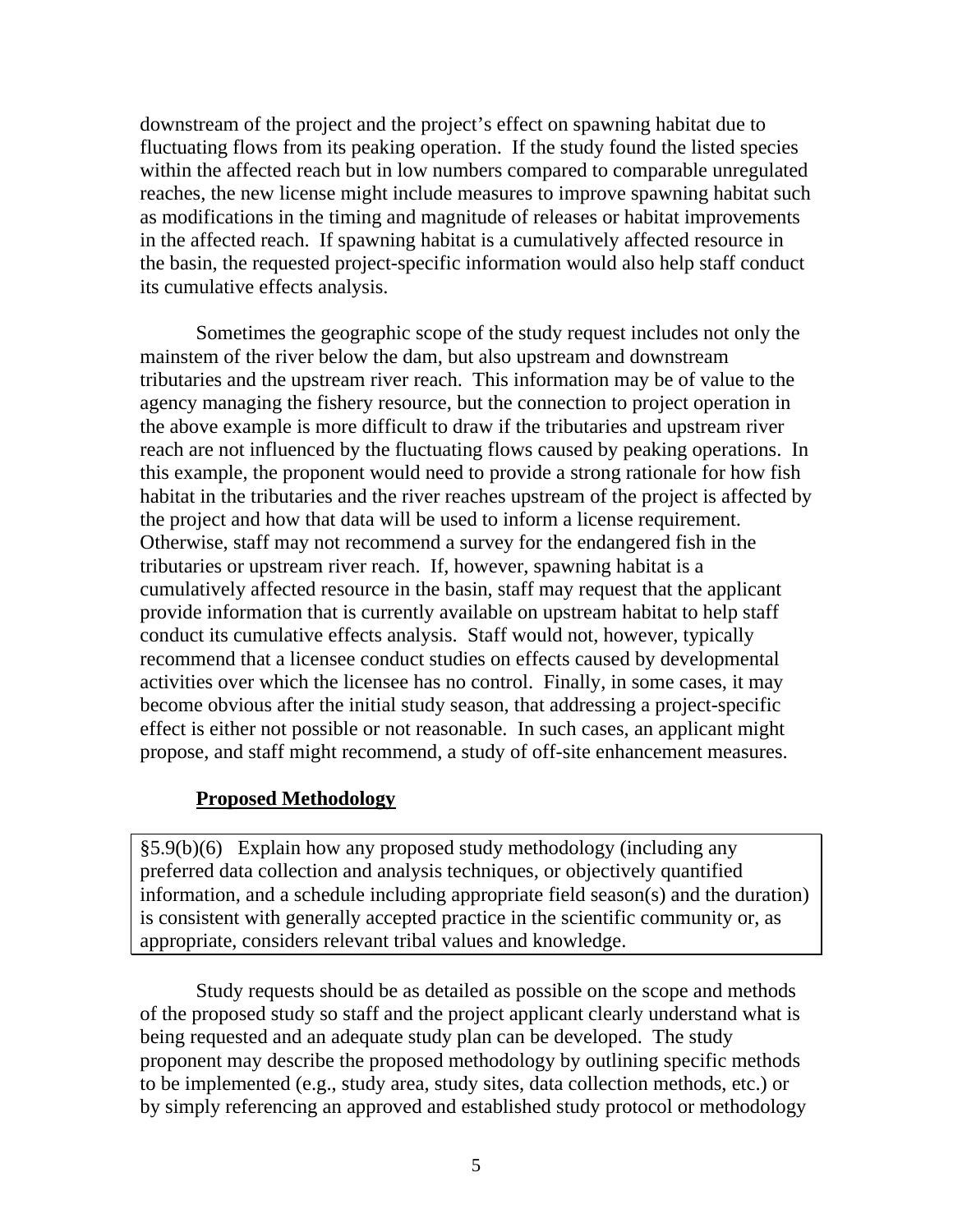(e.g., Henderson 1999, or Missouri State Water Quality Sampling Protocols for Lead, 1999). The requestor could give examples of the use of the methodologies under similar circumstances. The requested study methodology must be generally accepted in the scientific community for the purpose for which it would be used. For example, just because a PHABSIM (Physical Habitat Simulation Models) is a generally accepted methodology for determining the relationship of flow to fish habitat, it is not an accepted methodology for answering questions about fish populations.

 In some cases, there may be a number of methods available to fill the information gap. If the study proponent does not have a preference (e.g., IFIM or a Delphi study<sup>2</sup> to evaluate habitat-flow relationships), the requestor should be specific about the type of data to be gathered (e.g., amount of coho salmon spawning habitat at flows of 5, 10, and 20 cubic feet per second).

#### **Level of Effort and Cost**

 $\overline{a}$ 

 §5.9(b)(7) Describe considerations of level of effort and cost, as applicable, and why any proposed alternative studies would not be sufficient to meet the stated information needs.

 This criterion is not concerned solely with cost, but rather also with the level of effort that would be needed to properly conduct the study. To estimate the level of effort and cost, a study proponent should, at a minimum, estimate the number of hours or person-days that would be required to conduct the requested study and any identifiable incidental tasks (e.g., report preparation,). The information gained under this criterion is also useful in weighing the costs and benefits of different methods for obtaining the needed information.

 At the time participants provide study requests, proposed alternative methods for gathering data to address the issue may or may not have been proposed (e.g., an applicant, anticipating the issue, may have proposed a study in some detail in its PAD). Where alternative methods of obtaining the data have been proposed, it is important that the study proponent explain why the proposed alternative study methods would not be adequate to meet the stated study objectives. Where such information is lacking, it is difficult for the applicant, Commission staff, and other stakeholders to compare the level of effort and cost with the type and quality of the information that would be obtained under the various proposed methodologies. Commission staff can make better informed decisions on studies when all this information is available.

 $2^{2}$  In general terms, a Delphi study is a survey technique that is widely used and an accepted method for gathering data from a group of biologists with expertise about a common topic.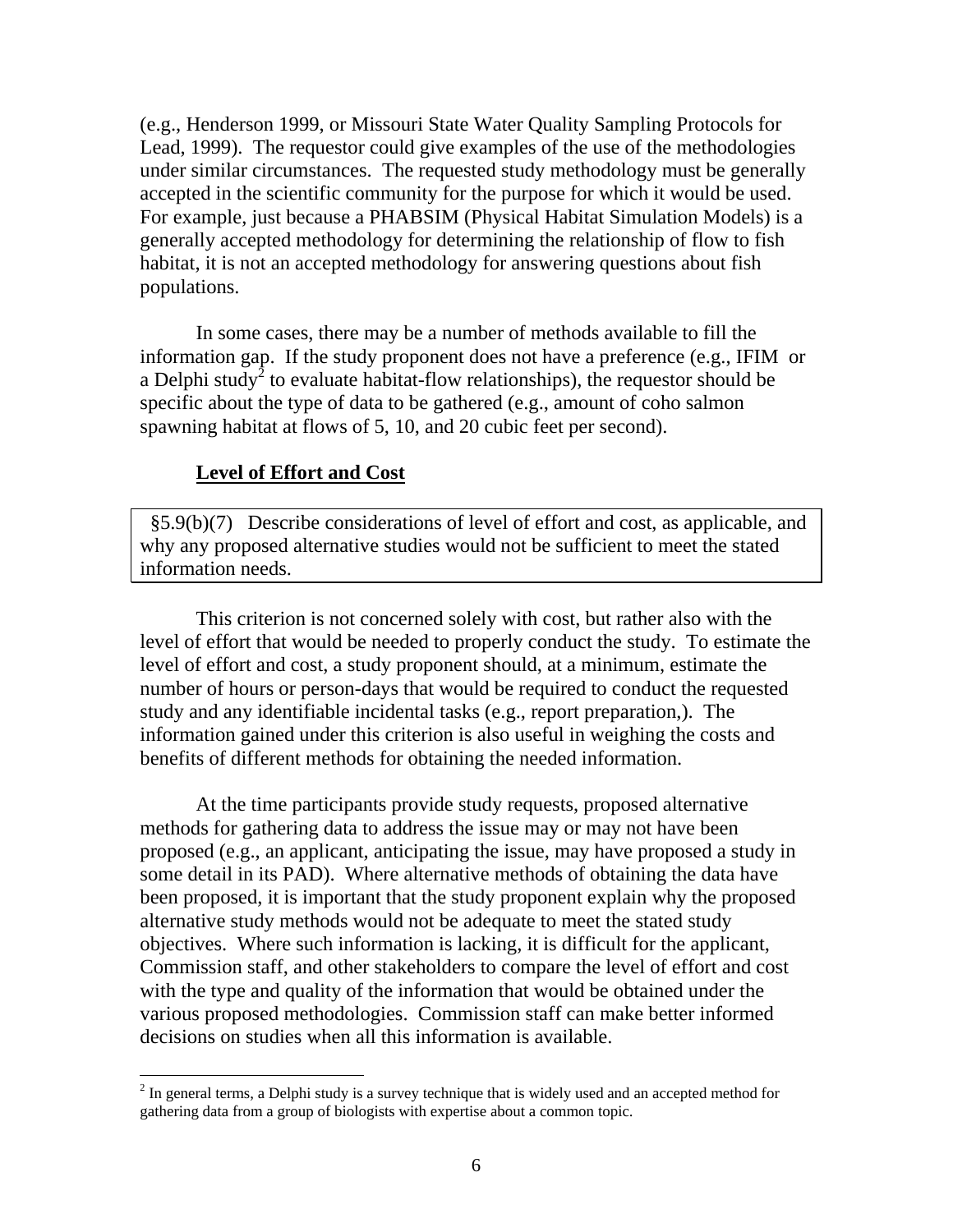# **FREQUENTLY ASKED QUESTIONS**

 Staff compiled the following list of questions from experience in implementing the ILP and comments received during its examination of the effectiveness of the ILP. The answers are intended to further clarify staff's expectations and use of the ILP study criteria. Most questions deal with study nexus and cost. The answers should be considered as general guidance, as each proceeding is based on project-specific circumstances.

#### *Is there a difference between an additional information request and a study request?*

 Section 5.9(a) of the Commission's regulations provides parties the opportunity to request information to be gathered or to request studies. The regulations do not differentiate between information requests and study requests.

 In practice, however, Commission staff treats additional information needs differently than study requests in that staff does not address the study criteria. Additional information is information that is readily available and that can be provided to help clarify the proposal. Collecting this information should not rise to the level of conducting field work, performing a detailed analysis, or modeling to develop the data. This existing information should be relevant to the project proposal, is in the applicant's possession, or can be obtained with the exercise of due diligence. Staff often asks that this information be made available, preferably prior to scoping, but no later than issuance of the applicant's proposed study plan so as to effectively inform scoping and study plan development.

# *Is establishing "any" project effect on a resource sufficient to establish a nexus, and, if such nexus is established, then would any study request related to the resource be approved?*

The nexus established between the project and the resource of interest should relate to the specific question/issue being studied and should show that the information that would be gathered from the study would inform a potential license requirement. Even if a nexus between project construction or operation and resource effects is demonstrated (e.g., fish entrainment), it does not necessarily mean that a study request will be approved. The criteria are considered as a whole, in light of the circumstances of the individual proceeding, and any applicable Commission policies and practices.<sup>3</sup> For example, the cost of an alternate method may make a different study more appropriate.

 $\overline{a}$ 

<sup>3</sup> *See* Hydrolelectric Licensing under the Federal Power Act, Final Rule, 68 Fed. Reg. 51080 (August 25, 2003) at p 99.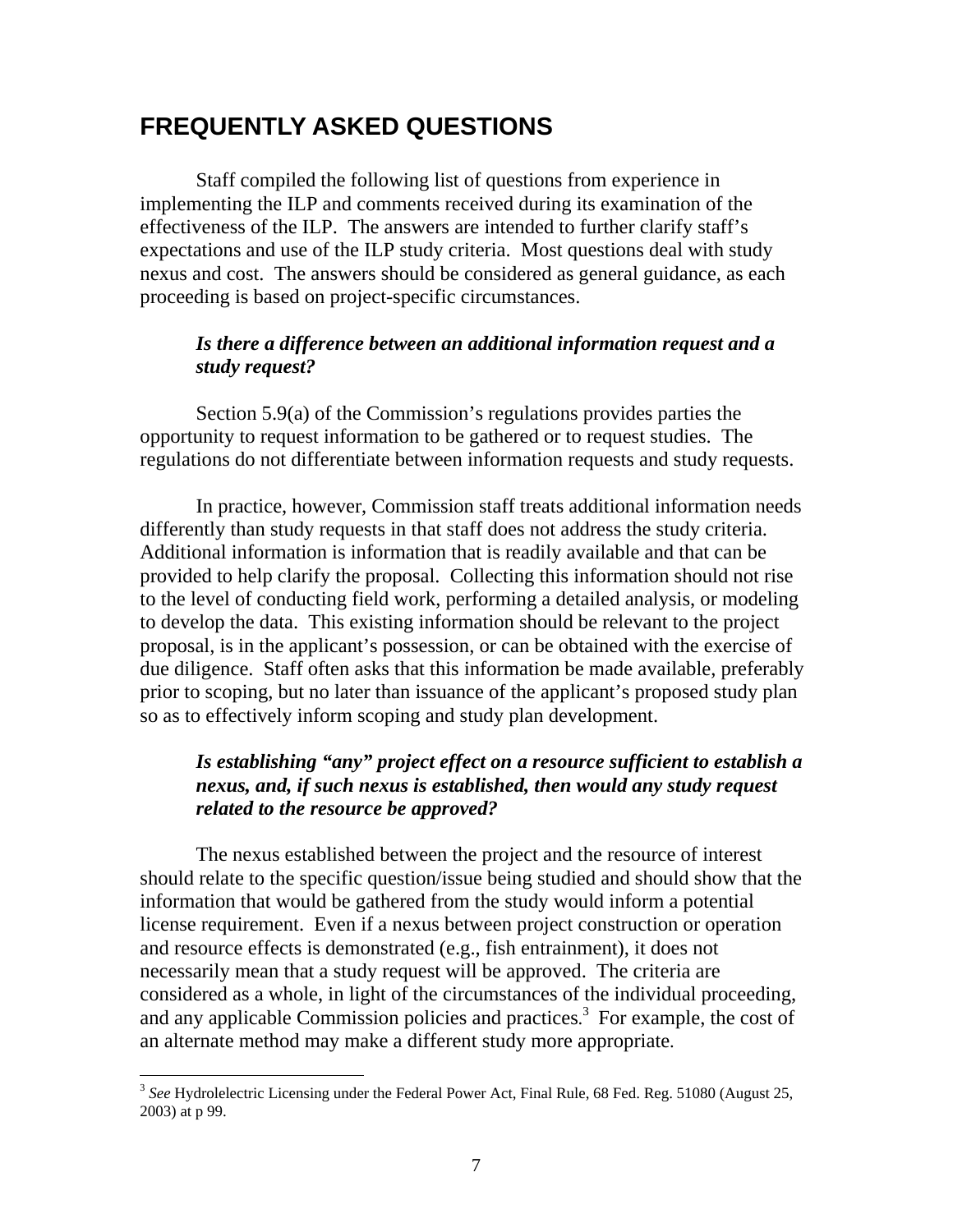*Does a study requestor have to prove and/or quantify a direct project effect on a resource to establish a reasonable nexus to the project? What is meant by reasonable? What deference is given to expert agency opinion in determining nexus?* 

While the requestor does not have to definitively "prove" or "quantify" a direct project effect in order to establish a nexus, the study proponent is responsible for demonstrating a clear connection between project construction and operation and any potential effect on the resource being studied. A study request should demonstrate that there is a potential project effect associated with the resource, explain why a specific aspect of project construction or operation is a likely or probable source of the effect, and explain how the information that would be obtained may be used to define alternatives to address the effect. A study proponent should be able to provide some information to reasonably support the connection to project effects.

 In staff's view, the word *reasonable* means "fair and sensible" or "based on good sense." Whether a study request is *reasonable* is decided on a case-by-case basis. The varying levels of available information, expert agency opinion, and circumstances of each project are taken into account when making a determination on whether a requested study has a nexus to the project and whether the results from that study will inform the development of protection, mitigation, or enhancement measures. Generally, a "reasonable nexus" exists where a clear and distinct path can be traced between a specific and definable project operation, construction, or maintenance effect and the resource to be studied.

#### *Does a study request have to demonstrate with certainty that it will result in a license condition? Does the license condition have to be one sanctioned by FERC to be acceptable?*

Demonstrating with "certainty" that a study will result in a license condition would be premature at this stage in the process. Such a determination would be based on staff's environmental analysis of the proposed and recommended measures. Section 5.9(b)(5) (criterion 5) merely requires that a study request demonstrate how the results from the study will be used to inform the development of license requirements within the Commission's jurisdiction. The study results may or may not demonstrate that a license requirement is warranted, but staff still needs to conduct its National Environmental Policy Act (NEPA) analysis. For example, fluctuating flow releases may affect a special status frog if that frog's breeding and tadpole rearing habitat is present below the project. In this case, if habitat surveys for the frog do not identify the presence of the target habitat, protective measures may not be appropriate to consider further. If the habitat is observed, protective measures, such as changes in project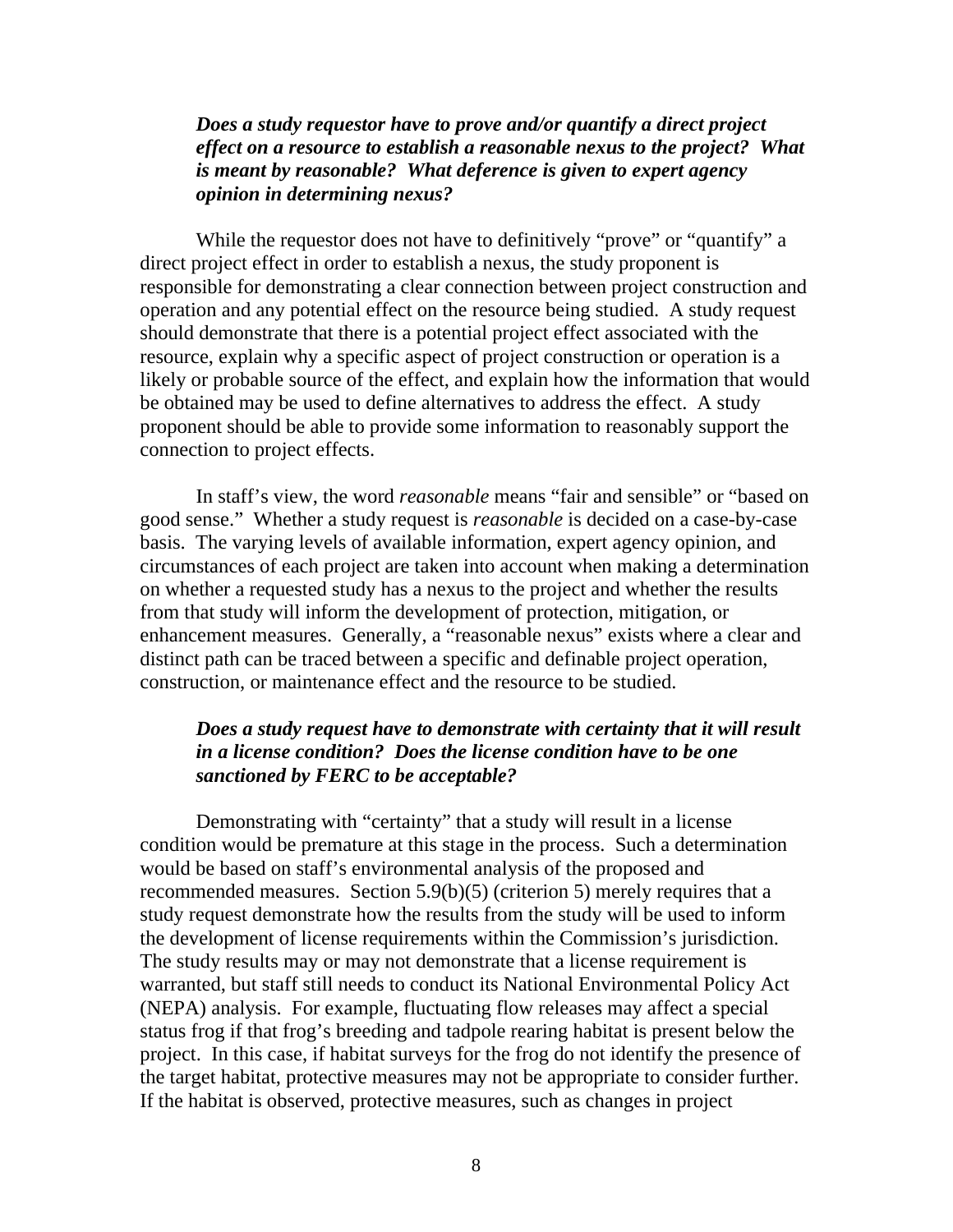operation to reduce flow fluctuations during critical breeding and rearing periods, may be appropriate to consider further. In either case, the information that would be obtained from the surveys would be useful to inform whether a license requirement is needed and, if so, what.

*How does FERC consider indirect and cumulative effects in establishing a nexus to project effects? How does FERC separate project effects when there are multiple causes (e.g., water supply, irrigation, and flood control) and how does this affect the scope of studies? How does FERC define the scope of cumulative effects and how does this affect the scope of study?* 

 The Commission uses the Council of Environmental Quality's (CEQ's) definition of direct, indirect, and cumulative effects in determining effects at existing and proposed projects. CEQ defines direct effects as "those effects that occur in the same place and at the same time and are a direct result of the proposed action."4 CEQ defines indirect effects as "effects, which are caused by the action and are later in time or farther removed in distance, but are still reasonably foreseeable. Indirect effects may include growth inducing effects and other effects related to induced changes in the pattern of land use, population density or growth rate, and related effects on air and water and other natural systems, including ecosystems."<sup>5</sup> CEQ defines a cumulative effect as the effect "on the environment that results from the incremental impact of the action when added to other past, present and reasonably foreseeable future actions, regardless of what agency (federal or non-federal) or person undertakes such other actions. Cumulative impacts can result from individually minor but collectively significant actions taking place over a period of time, including hydropower and other land and water development activities."<sup>6</sup> For example, soil disturbing actions associated with the construction of a new dam could increase already elevated levels of sediment in a stream from upstream timber harvesting practices, further reducing the quantity and quality of available salmon spawning habitat within the reach downstream from the proposed project.

 Under the NEPA, staff must consider all impacts, whether they are direct, indirect, or cumulative, as long as they are reasonably foreseeable. Direct effects are the first effects to be identified in a licensing proceeding because they are the ones directly attributable to the project and its operation, and can be addressed by the applicant at the project through changes in operation or other actions at the project. Moreover, understanding the project's direct effects on a resource is necessary to properly inform any analysis of indirect or cumulative effects. In

 4 40 C.F.R. §1508.8(a). 5 40 C.F.R. §1508.8(b).

 $6$  40 C.F.R. §1508.7.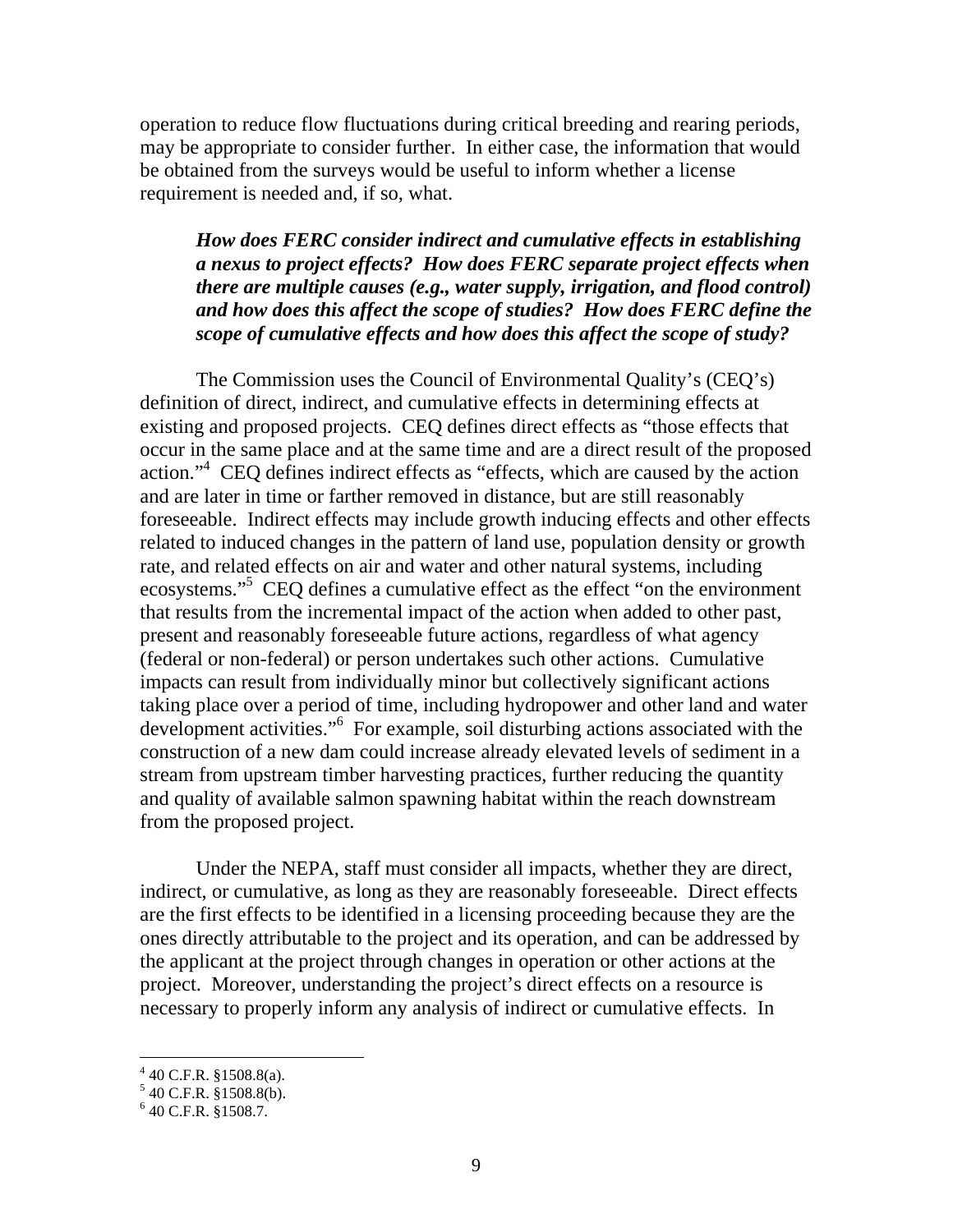other words, if the project is not directly affecting a resource, it is not, by definition, part of the indirect or cumulative effects on the resource.

 Generally, for the Commission to support a study request to address indirect effects, the study proponent should show that the effects are reasonably certain to occur, the effects would be attributable to the licensing action, the project's contribution to the indirect effects are measurable and would be significant enough to warrant the cost of the study, and the results of the study would contribute in a meaningful way to license conditions. Often, indirect effects (e.g., future development that may occur from water withdrawals or supplied generation) are so speculative that any analysis is not likely to be meaningful. Consequently, Commission staff will require applicants to conduct studies that evaluate direct project effects first; studies to evaluate indirect effects may be possible as more information on the project's direct effects becomes available.

 The Commission's policy is to address cumulative impacts in considering original and new licenses to the fullest extent possible, consistent with the Commission's responsibility to avoid undue delay in the licensing process and to avoid undue delay in the amelioration of individual impacts at licensing.<sup>7</sup> Commission staff will consider cumulative effects in its environmental document, when appropriate, based on existing information.<sup>8</sup> If the project contributes to cumulative effects, staff may require additional information from the applicant on the project to assess the issues appropriately. Information on past effects may be relevant to determining what conditions may be needed for the new license. However, staff would not require an applicant to conduct studies related to effects from other, non-project developmental activities. Commission staff or its contractor would use existing information to address those cumulative effects.

 Likewise, where information is being sought solely to look at historic effects, Commission staff will not require an applicant to reconstruct pre-project conditions, because that is not the baseline from which the Commission conducts its environmental analysis.<sup>9</sup>

 $\overline{a}$ 

<sup>7</sup> *See*. *FERC Statutes and Regulations, Use of Reserved Authority in Hydropower Licenses to Ameliorate Cumulative Impacts: Policy Statement (December 14, 1994) (RM93-25-000), 59 F.R. 66714, at* ¶ 31,218.<br><sup>8</sup> *See FERC Statutes and Regulations,Hydroelectric Relicensing Regulations Under the Federal Power Act; Order on Rehearing*, Order No. 513-A, December 26, 1989, (RM87-33-001) 55 F.R. 4,[¶30,869] at p. 31,615—reaffirming that "a potential applicant would not be responsible for conducting studies to gather data on other projects that may be necessary to assess cumulative environmental impacts of those projects and the potential applicant's project."

<sup>&</sup>lt;sup>9</sup> The Commission's choice of current environmental conditions as the baseline for environmental analysis in relicense cases was affirmed in *American Rivers v. FERC*, 187 F.3d 1007, amended and rehearing denied, 201 F.3d 1186 (9th Cir., 1999); *Conservation Law Foundation v. FERC*, 216 F.3d 41 (D. C. Cir. 2000).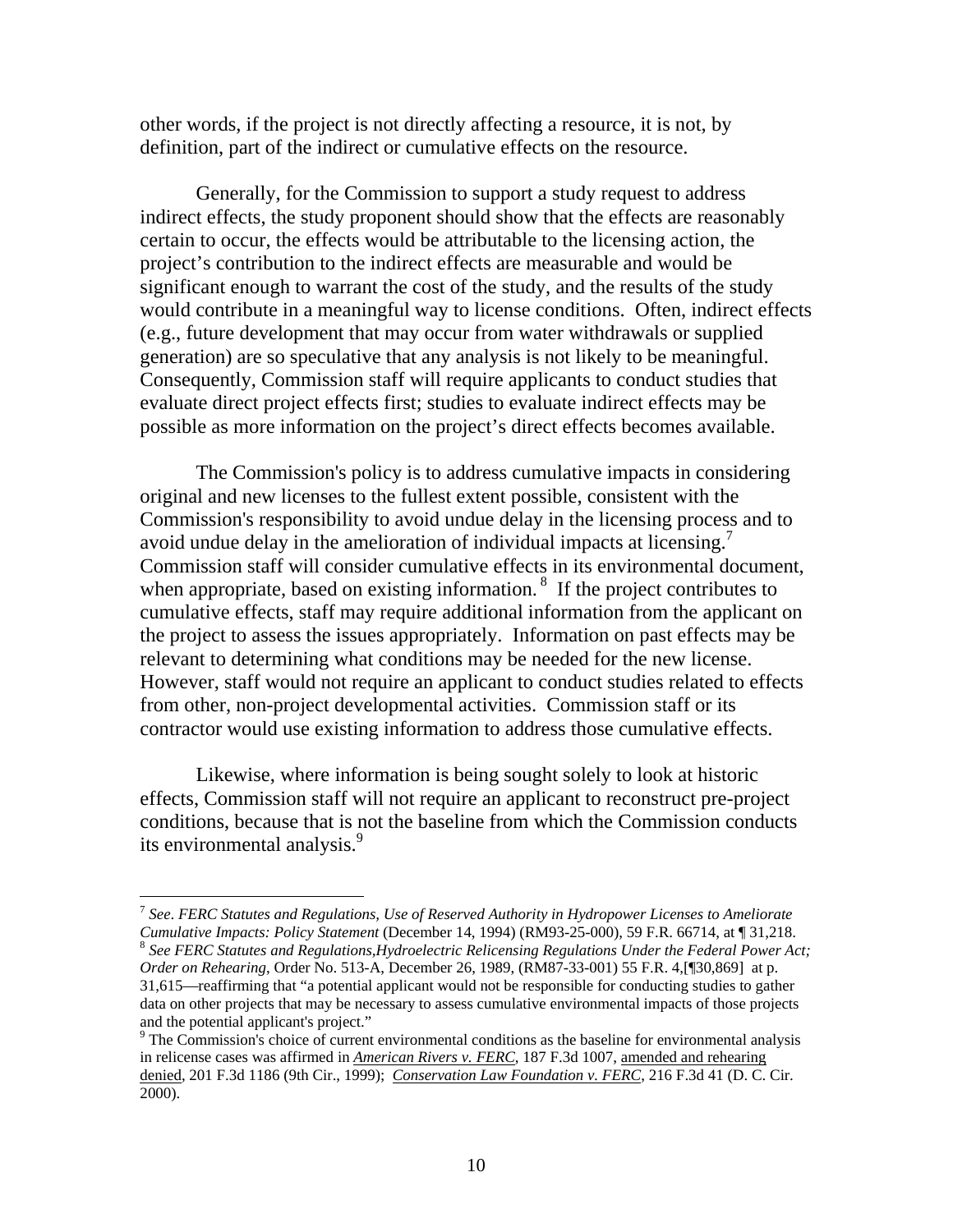#### *Are studies limited to measuring project effects, or can they gather information that would evaluate proposed environmental measures?*

 Requested studies can look at the feasibility of alternative measures to address project effects or serve project purposes. If a project's effect on the resource of interest is confirmed and all parties agree that the need for a measure is likely, then it may be appropriate to require feasibility studies (e.g., engineering designs for fish passage alternatives). Where such effects are debated, it may be premature to identify potential protection, mitigation, and enhancement measures until the results of the studies of project effects are known. The Commission encourages the development of plans and measures to be filed with a license application; therefore, evaluations of potential measures may be needed pre-filing.

#### *How will FERC fulfill the ILP objective of coordinating with other agency processes if it does not support other agencies' study needs, particularly those with mandatory conditioning authority?*

 The ILP sets out the steps that are to be followed to bring, to the extent possible, pre-filing finality to the identification of what information and studies are needed for the Commission to provide a sound evidentiary basis for its licensing decision and for other participants in the process to make recommendations and provide terms and conditions. This includes required meetings to informally resolve disagreements over study needs.

 Commission staff endeavors to ensure that requestors' interests are vetted. Nevertheless, agency information interests may differ from that of the Commission's. Commission staff will ensure that applicants are aware of the potential mandatory nature of certain agency requirements, and that these agencies may require additional information to fulfill their responsibilities. Therefore, as noted below, some studies may need to be conducted in concert with but outside of the Commission-approved study plan.

#### *Are applicants barred from conducting studies that FERC does not require in its study plan determination?*

No. The Commission recognizes that other agencies may have their own statutory or regulatory authorities with information interests that differ from the Commission's. The Commission will only require studies and subsequent data consistent with its jurisdictional authority under the Federal Power Act. However, the Commission's study plan determination in no way prevents an applicant from conducting additional studies to meet statutory or regulatory responsibilities, or the information interests of others. In these cases, the Commission's study plan determination will include the following statement: "Nothing in this study plan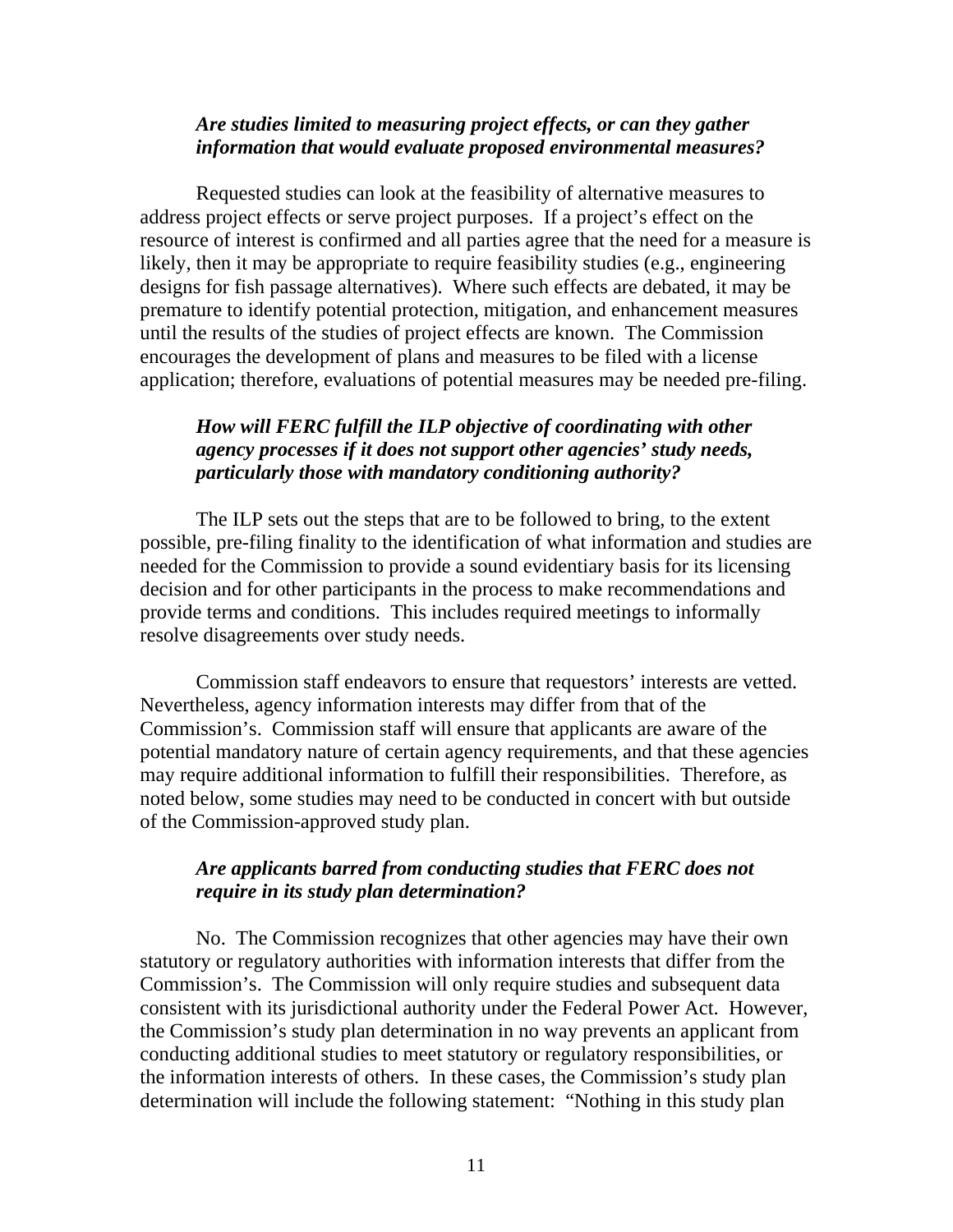determination is intended, in any way, to limit any agency's proper exercise of any independent statutory authority to require additional studies."

# *Are phased study requests acceptable and what should be included in a phased study request? Do the Commission's standards (18 CFR section 5.15 (d) and (e)) for requesting modifications to the study or a new study based on the first phase study results still apply for phased studies?*

Phased studies are acceptable and sometimes unavoidable. So staff can evaluate the study in full, phased study requests should include all components of a standard study plan (e.g. goals and objectives, methodology) for each of the study phases. The study request should clearly identify the "triggers" or thresholds that must be met during the first phase of the study to justify the implementation of the second phase.

 In some rare cases, it may not be practical to identify the appropriate triggers before the first study phase and data collection has been completed. In these circumstances, the phased study plan should clearly articulate a decisionmaking process that will be used when deciding whether or not the proposed second study phase is needed based on the first phase study results.

 The results from the first year of studies may inform the need for further study. The ILP regulations anticipate these circumstances and provide a process for modifying the existing study or requiring a new study as a result of new information (18 CFR section 5.15 (d) and (e)). If the triggers and methods for conducting subsequent phases of the study are well defined and have been fully vetted through the study development process, there should be no reason why the standards for requesting study modifications or new studies should be different for phased studies.

*Considering that project operation, and its effect on lake level and stream flow, are typical issues where there are differences of opinion regarding the scope of effects and project nexus, shouldn't the Commission routinely require a project operation model to show the degree of effect and connection to project operation?* 

 Many applicants develop or use a project operation model to help participants in the licensing process understand: how a project operates; whether modifications are or are not feasible; and how modifications to operation might alter environmental conditions and affect project economics. Such models are useful tools for conducting an analysis of effects and alternatives, and can help determine the scope of issues and corresponding analysis. Commission staff will consider any study requests that propose the use of operation models in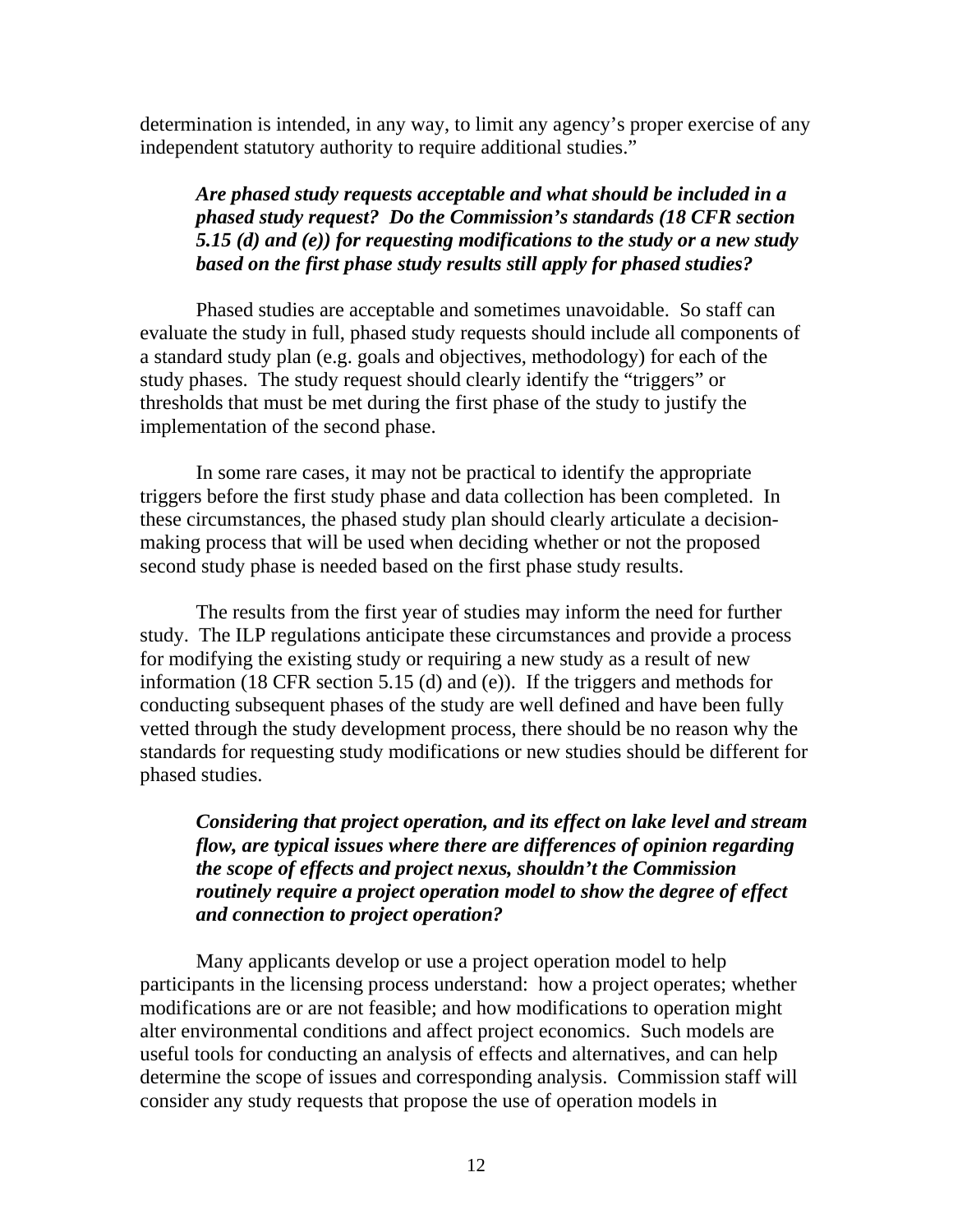accordance with the study criteria and will require their use as appropriate. However, the circumstances of each case will dictate what needs to be modeled and how; therefore, the Commission cannot routinely require the need and type of model from the onset of the process.

#### *When are multi-year studies acceptable?*

The Commission must have adequate information to make an informed decision. This may be based on one or more years of study. In most cases, one or two years of data gathering should be adequate. While multi-year studies may be necessary in certain circumstances, the amount of information the Commission needs to address an issue is case-specific and will depend on the amount and quality of existing information and the precision of the required analysis.

 For example, resource agencies often request multiple years of gaging records in order to reduce the level of uncertainty in defining available flows and prescribing flows to sustain aquatic habitats and ecological processes under various conditions (e.g., drought, average, and above-average flow years). If there are no flow data for the affected reach, it may be reasonable to require gaging data to be compiled for multiple years in order to adequately model flows. However, if there are nearby watersheds with similar aspect, slope, and other environmental conditions, flows may be synthesized to reflect with reasonable certainty what might be expected in the affected basin, thereby reducing or eliminating the level of information needed, thus forgoing the need for multiple years of data.

 Furthermore, section 5.15 (d) of the ILP permits stakeholders to request additional years of study if good cause is shown. Good cause could include equipment failures, drought, new endangered species listings, etc.

#### **When should field studies be required, or in the converse, when is a literature review adequate?**

 The answer depends on availability and quality of existing information relevant to the issue. Much information has been developed concerning effects of hydroelectric projects on environmental resources. If relevant information exists, deference will be given to the more cost-effective approach of gathering the data. If site-specific information is necessary to inform the development of license conditions, field studies may or may not be needed. For example, site-specific fish sampling data may be available in the literature but it could be considered outdated and of limited value if project operation changed significantly since the last time the data were collected. In other situations where there was little change in the project environment since the last data collection, site-specific field data may not be needed. If it is unknown whether existing information would be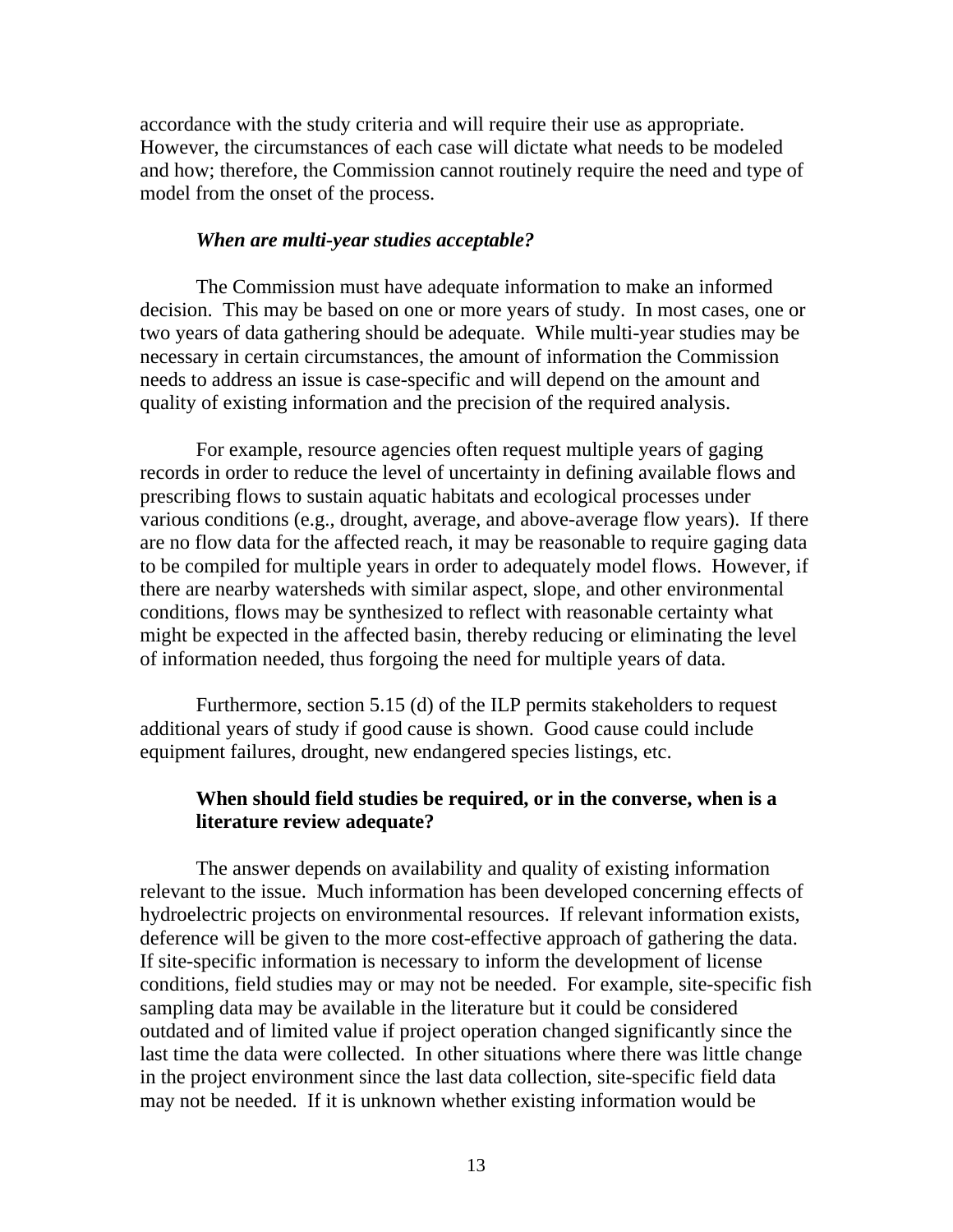sufficient, a literature search may be required first, followed by field studies as may be needed to supplement the literature data.

 If a study proponent does not believe that relevant information exists, the proponent should explain why as set forth in criterion (4)—describe existing information concerning the subject of the study proposal, and the need for any additional information.

#### *How does a FERC project boundary affect studies?*

Project effects on environmental resources may extend beyond the project boundary. For example, the project boundary may end at the tailrace below a hydropower project, but the effects of the project operation on flows may extend much farther downstream. Therefore, it is not necessarily appropriate to use the project boundary to limit the geographic scope of studies. The geographic scope of each study should be commensurate with the effects of the project on the resource in question.

#### *How does FERC's baseline affect study scope?*

 The Commission uses current conditions as its baseline for evaluating project effects and alternatives. This consists of the environment as it exists at the time of licensing. For projects up for relicensing, this does not include pre-project conditions, which the courts have affirmed.<sup>10</sup> Consequently, the Commission does not generally require an applicant to re-create pre-project conditions.

 The Commission does, however, require information to assess continuing project effects, assuming those effects can be addressed under continued project operation. For example, a study that quantifies how much habitat is affected by fluctuating water levels at a peaking project may be acceptable if the information is to be used to inform how much habitat might be made available by modifying operation to reduce the fluctuations. However, a study that seeks to quantify the amount of aquatic or terrestrial habitat inundated by the project reservoir would not be approved by the Commission because it seeks to re-create pre-project conditions, with the likely result being a request to mitigate an impact that was addressed when the project was constructed.

*Would FERC reject a study solely based on cost? How does FERC assign value to increments of information when determining why costs are reasonable or unreasonable?* 

 $\overline{a}$ 

<sup>10</sup> See *American Rivers v. FERC*, 187 F.3d 1007, *amended and rehearing denied*, 201 F.3d 1186 (9th Cir, 1999); Conservation *Law Foundation v. FERC*, 216 F.3d 41 (D. C. Cir. 2000).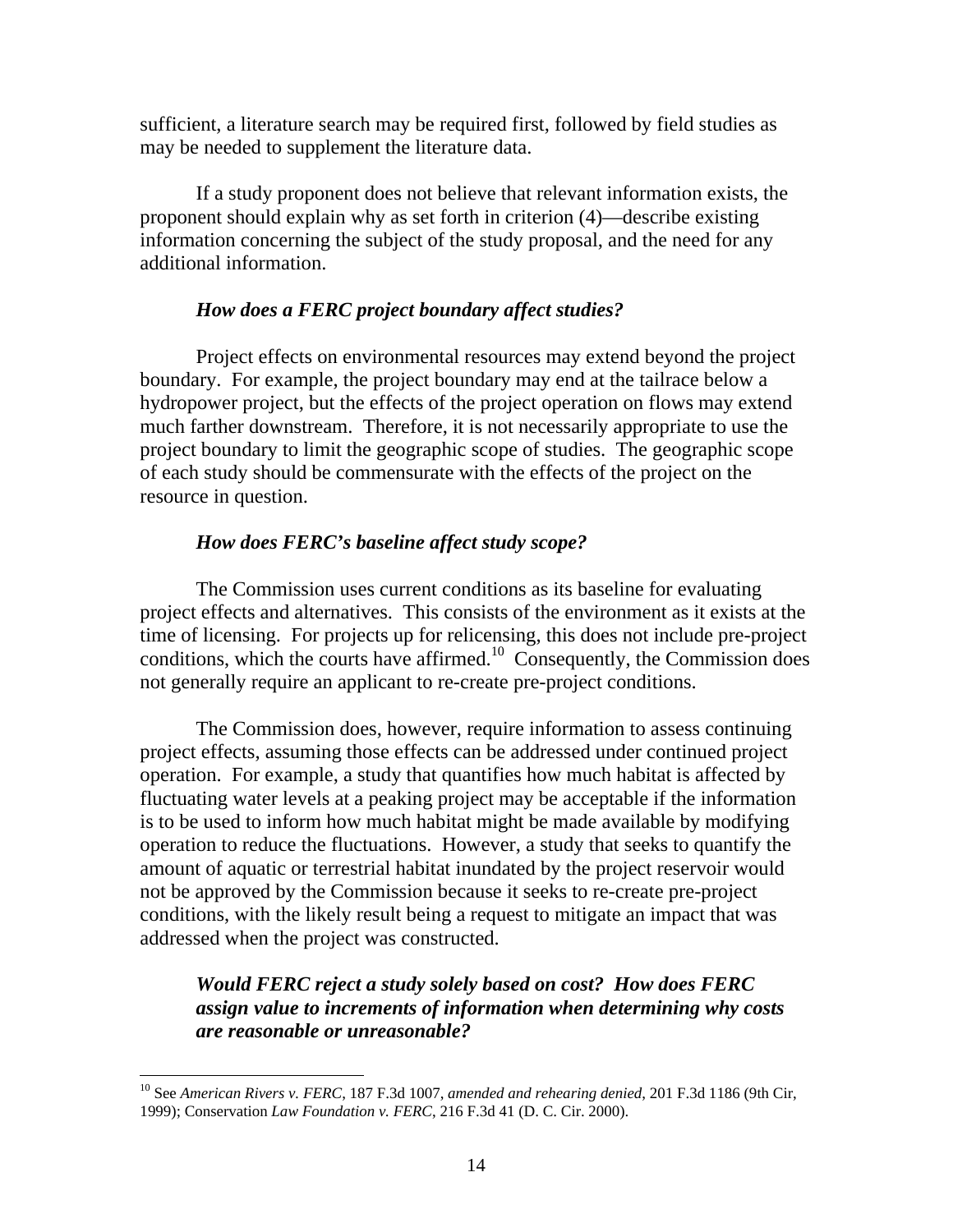Section 5.9(b)(7) (criterion 7) requires that study requests consider the level of effort and cost of the study being requested and why an alternative (less costly) study would not be sufficient to meet the information needs. A study would not be rejected based on cost alone. Rather, the decision is based on whether the information is needed and whether that information can be gathered in a more cost-effective manner.

 The cost of the study should be in line with the potential level of effect. For example, we would not require a million dollar study to determine a precise answer to a minor potential impact. If the cost of the study appears to be out of line with the magnitude of the potential impact based on available information, the Commission may rely on existing information to assess the effects and may or may not require measures based on that information.

#### *How should stakeholders with limited expertise and resources estimate costs of conducting studies? Are there any tools to assist stakeholders with estimating the cost of conducting studies?*

 Entities requesting a study should provide information on the level of effort required to do the study (e.g., X number of people in the field for X number of days at \$X/day), and if unable to give a specific cost, an estimate of the range of costs. Commission staff encourages agencies, NGOs, and the public to share information on level of effort and cost.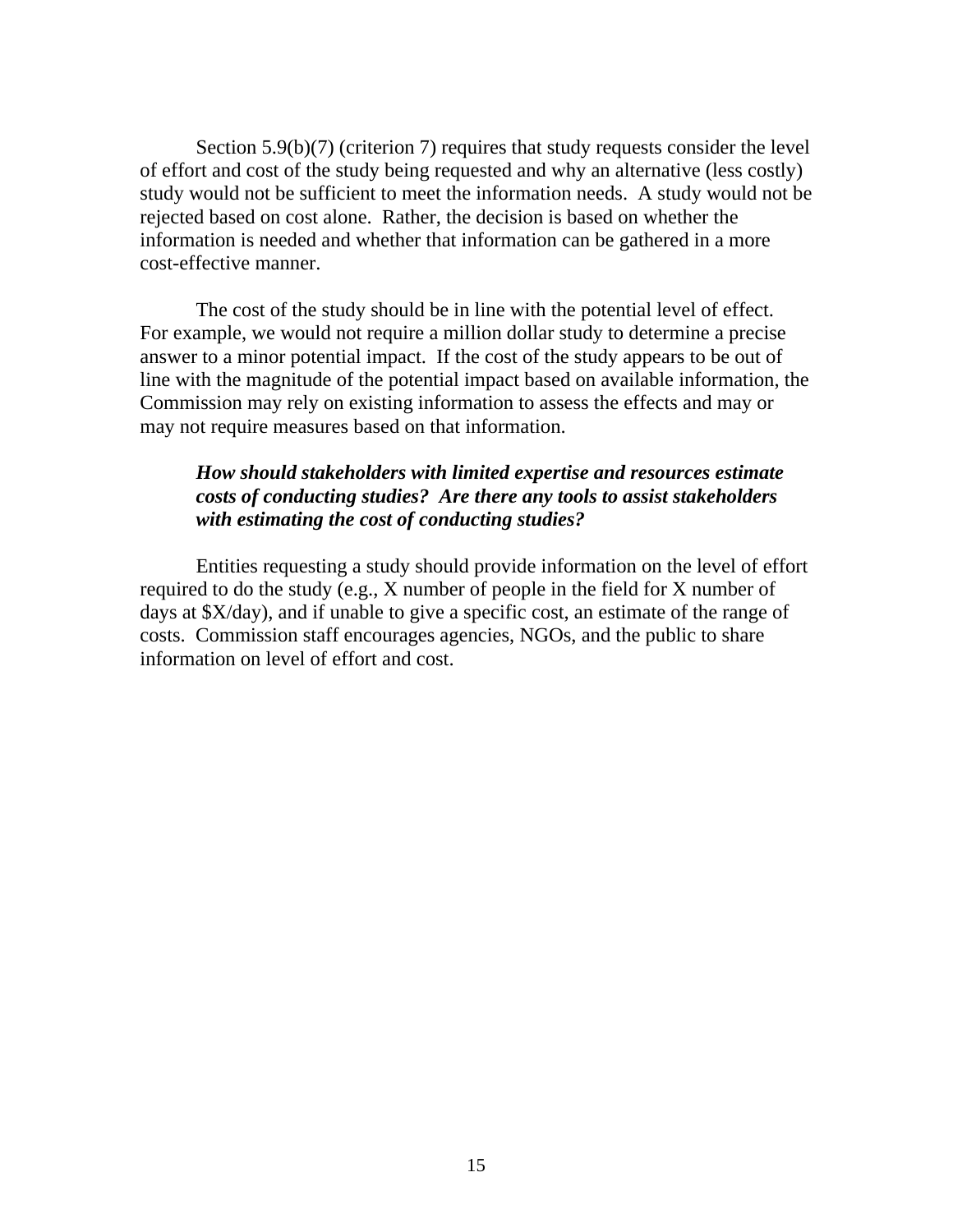#### **APPENDIX A EXAMPLE STUDY REQUESTS**

 The following examples are study requests issued by staff. They are provided for illustrative purposes only.

# *Controlled-Flow Whitewater Boating Study*

§5.9(b)(1) — *Describe the goals and objectives of each study proposal and the information to be obtained.* 

The goal of this study is to evaluate the effects of project operation on the availability of whitewater recreational opportunities downstream of Culmback Dam, and to identify potential measures to alleviate those effects and enhance whitewater boating opportunities. The objectives of the study are to:

- 1. Determine the range of flows and the optimum flow that would provide whitewater boating opportunities in the project bypassed reach of the Sultan River.
- 2. Determine the number of days per month that minimum and optimum flows for whitewater boating are available under the project's current and any proposed mode of operation.
- 3. Determine the operational feasibility, effects on generation, and cost of providing scheduled releases for whitewater boating at the project and provide an estimate of potential whitewater boating use in annual visits if scheduled releases were provided.
- 4. Determine existing and potential river access needs and routes, challenges with utilizing those areas and routes, and identify potential solutions to those challenges.
- 5. Determine any competing recreational uses (e.g., steelhead fishing) or other resources (e.g., listed salmon and steelhead habitat) that may be adversely affected by scheduled releases.

§5.9(b)(2) — *If applicable, explain the relevant resource management goals of the agencies or Indian tribes with jurisdiction over the resource to be studied.*

Not applicable.

§5.9(b)(3) — *If the requester is not a resource agency, explain any relevant public interest considerations in regard to the proposed study*.

 Sections 4(e) and 10(a) of the Federal Power Act require the Commission to give equal consideration to all uses of the waterway on which a project is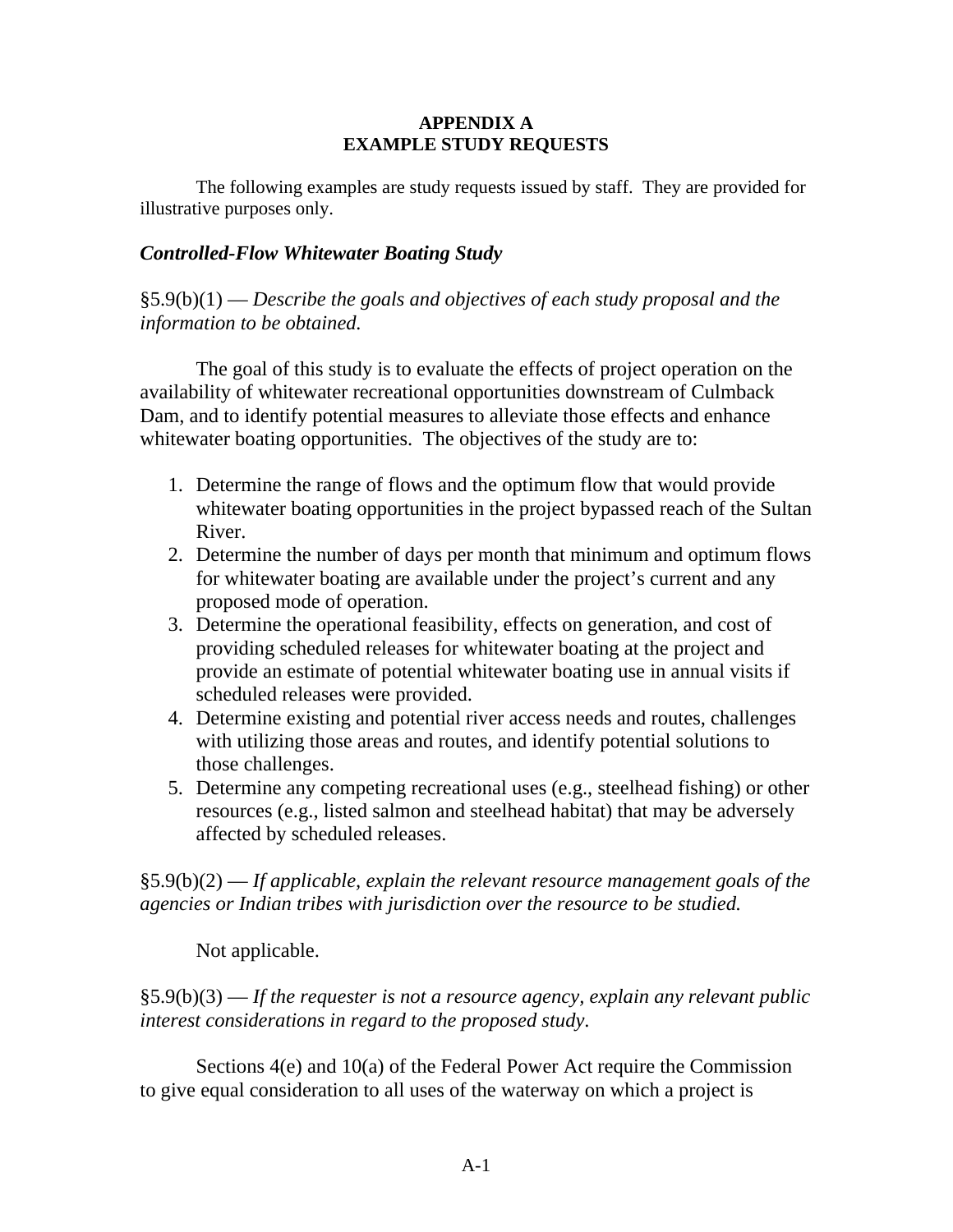located. When reviewing a proposed action, the Commission must consider the environmental, recreational, fish and wildlife, and other non-developmental values of the project, as well as power and developmental values.

 Comments provided by representatives of American Whitewater during scoping indicate a strong interest in restoring boating opportunities in the 11-milelong segment of the Sultan River from Culmback Dam to the powerhouse because of its long run, consistent technical challenges, and scenic canyon setting. The next 2-mile long reach of the Sultan River beginning immediately below the powerhouse to the Trout Farm access is already a popular whitewater recreation river. Providing whitewater boating flows in the project bypassed reach would substantially lengthen the run. The Sultan River is located within an hour's drive of Seattle, Washington. Thus, to fully evaluate the project's effect on whitewater recreation opportunities and to balance potential enhancement opportunities with their costs, a controlled-flow whitewater boating study is relevant to the Commission's public interest determination.

#### §5.9(b)(4) — *Describe existing information concerning the subject of the study proposal, and the need for additional information.*

 In the PAD, the applicant notes that flows suitable for boating are available in the bypassed reach during controlled releases when the project is shut down, during rare spill events, and during periods of intense, heavy rainfall. While these events can occur on a yearly basis, they are unpredictable, flashy, and of short duration. Coupling these conditions with limited access may explain why few paddlers have been observed using the project bypassed reaches.

 American Whitewater's web site indicates this section of the river can be boated at flows between 400 cfs and 1,500 cfs, with ideal conditions occurring between 600 and 1,000 cfs. At these flows, the reach between Culmback Dam and the diversion dam provides Class III and IV rapids. However, as noted by American Whitewater in their July 14, 2005, comments, this evaluation is based on a few observations that were made during changing conditions; therefore American Whitewater questions its flow estimates.

 An informal single flow study was conducted on the Sultan River by the applicant on December 12 and 13, 2005. Flows of 650 cfs were released from Culmback Dam, resulting in gaged flows between 668 cfs and 673 cfs at the diversion dam. Even though the study was conducted during the winter under less than ideal conditions, and with limited notice, 34 boaters participated in the study. Thirty-one participants returned completed survey forms. The informal study indicates that flows of 650 cfs are acceptable, but slightly, to much higher, flows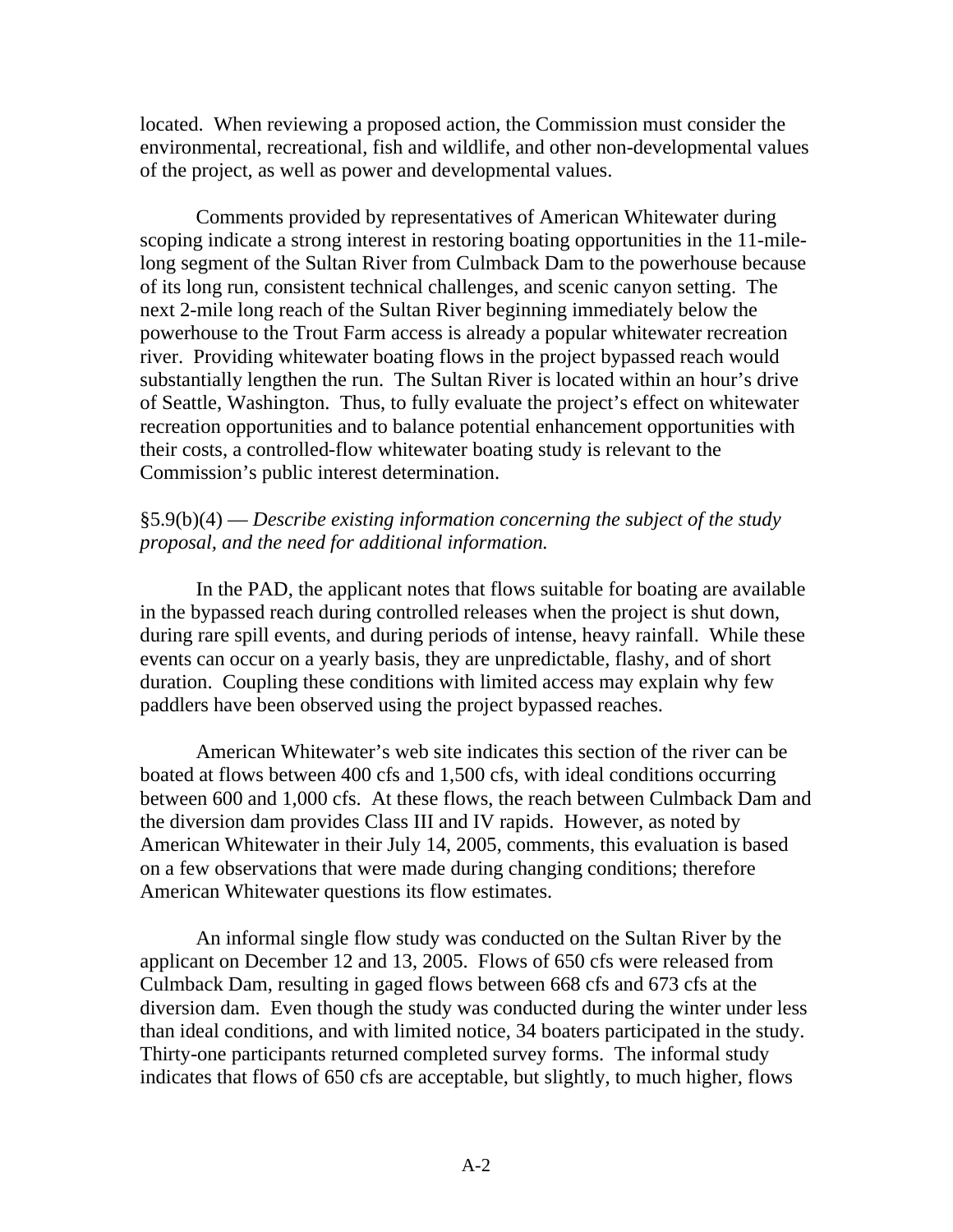were desired. The informal single flow study did not seek to quantify minimum or optimum flows.

 Although the applicant have created five designated public day-use river access sites as part of the project recreation plan since 1991, access has been limited by gate closures and, in the reach immediately below Culmback Dam, by terrain.

 No formal studies have been done to determine the range of boatable flows or to evaluate whitewater boating access needs. A controlled-flow study and identification of potential access areas will help identify whitewater boating enhancement opportunities.

§5.9(b)(5) — *Explain any nexus between project operations and effects (direct, indirect, and/or cumulative) on the resource to be studied, and how the study results would inform the development of license requirements.*

 Project operation affects available instream flows for whitewater boating in the Sultan River, in part, by diverting flows from the 11-mile-long reach between Culmback Dam and powerhouse. A minimum instream flow of 20 cfs is provided from Culmback Dam to benefit aquatic resources in the 6-mile-long portion of the Sultan River between Culmback Dam and the diversion dam. A seasonal minimum instream flow between 95 and 175 cfs is released at the diversion dam to support fishery resources in the 5-mile-long reach of the Sultan River between the diversion dam and the powerhouse. Total flow below the diversion dam is also reduced by water withdrawals for municipal water supply, which averaged 129 cfs in 2004. Project minimum instream flows do not appear to provide suitable boating flows. An analysis of project operations relative to a range of boatable flows would help form the basis for determining the project's ability to enhance whitewater boating opportunities.

§5.8(b)(6) — *Explain how any proposed study methodology (including any preferred data collection and analysis techniques, or objectively quantified information, and a schedule including appropriate field seasons(s) and the duration) is consistent with generally accepted practice in the scientific community or, as appropriate, considers relevant tribal values and knowledge.*

 Using accepted practices for a controlled-flow study as described in Whittaker et al. (1993), conduct a controlled-flow study of a range of alternative flow releases to determine the minimum and optimum instream flow needed for whitewater boating in the following reaches: (1) below Culmback Dam to the diversion dam, and (2) diversion dam to the powerhouse. Evaluate access concerns (including time of day, seasons, and distance from trails) that may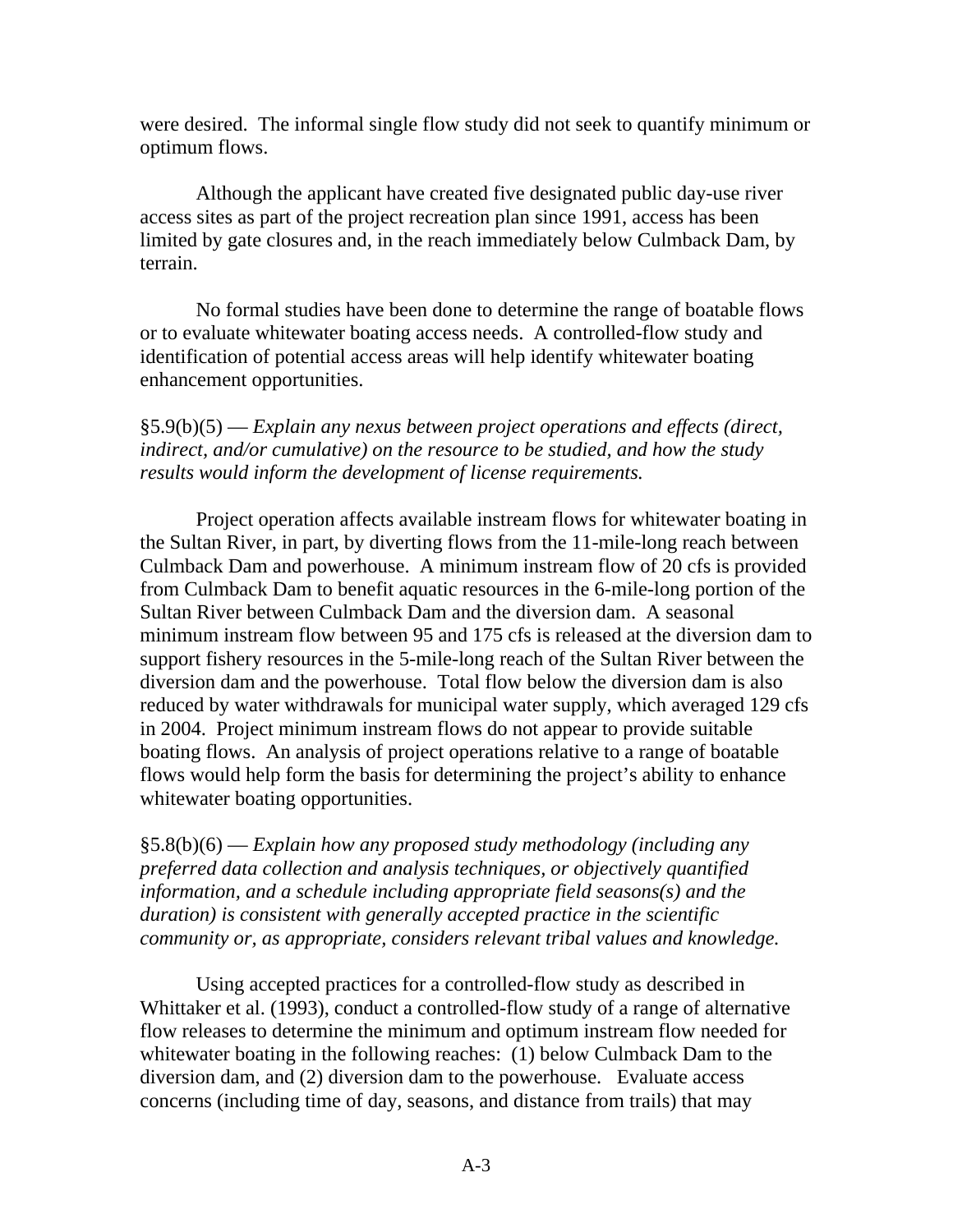influence recreational experiences. These methods have been used at several hydroelectric projects to evaluate whitewater boating opportunities (for example, Chelan County Public Utility District's Lake Chelan No. 637; and City of Tacoma's Nisqually Project No. 1862)

 Prepare a report that describes the whitewater boating attributes of the range of flows examined, including level of difficulty, portage requirements, length of trip, experiences, etc. Identify the minimum acceptable and optimal flow for each reach and describe the frequency of availability of the identified flows under current and any proposed project operations. Describe the operational feasibility and cost of providing scheduled releases for whitewater boating use at the project and provide an estimate of potential whitewater boating use in annual visits for the reaches if: (a) the minimum stream flow was made available at scheduled times and (b) the optimum stream flow was made available at scheduled times. Identify potential measures that would improve whitewater boating access.

 Describe any competing recreational uses or other resources (e.g., fishing and fishery impacts) that could be adversely affected by providing scheduled releases of minimum and optimum flows for whitewater boating. This would include resources in the Sultan River between Culmback Dam and the powerhouse, as well as downstream of the powerhouse.

# §5.9(b)(7) — *Describe considerations of level of effort and cost, as applicable, and why any proposed alternative studies would not be sufficient to meet the stated information needs.*

 The cost for preparing the study plan, conducting the study, and preparing the report is estimated to be between \$50,000 and \$75,000, which does not include the cost of providing the flows. Two to three people would be expected to spend three or four days to prepare the study plan, three to four days of field work (including conducting and documenting the two or three study flows), and ten to twelve days to prepare and finalize reports. Given the length of the reach (11 miles) and access limitations, we assume only one flow per day could be tested.

 The co-licensees believe a desktop analysis should be conducted to determine whether a controlled-flow study is necessary and, if so, to guide the scoping of any flow study. Desktop analyses are designed to pull together existing information about channel characteristics, hydrology, river recreational opportunities, access points, and flows in order to determine if whitewater resources are present and affected by a project and if additional evaluations are warranted. The information that would be derived from the desktop analysis is included in the PAD. The river reaches in question have been paddled and rough estimates of study flows are possible; therefore, any intermediate steps between a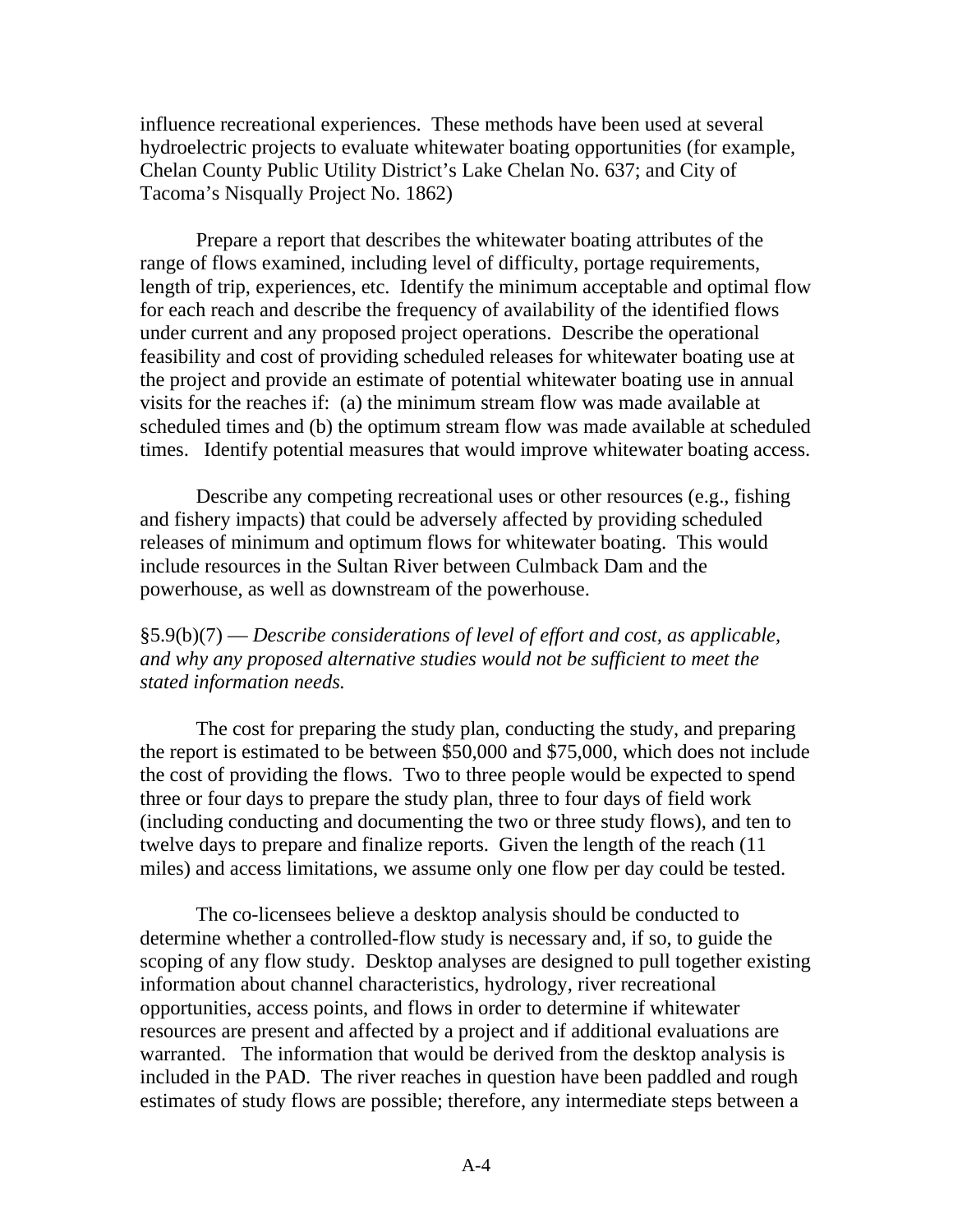desk top analysis and a controlled-flow study do not appear warranted. More quantified analyses of a controlled-flow study are needed to define the range of boatable flow levels, and to assess the effects of these flows on generation, project economics, and competing resources.

Literature Cited

Whittaker, Doug, Bo Shelby, William Jackson. 1993. Instream flows for recreation: a handbook on concepts and research methods. U.S. Department of Interior, National Park Service Rivers and Trails Conservation Program, Oregon State University, and National Park Service Water Resources Division. January 1993.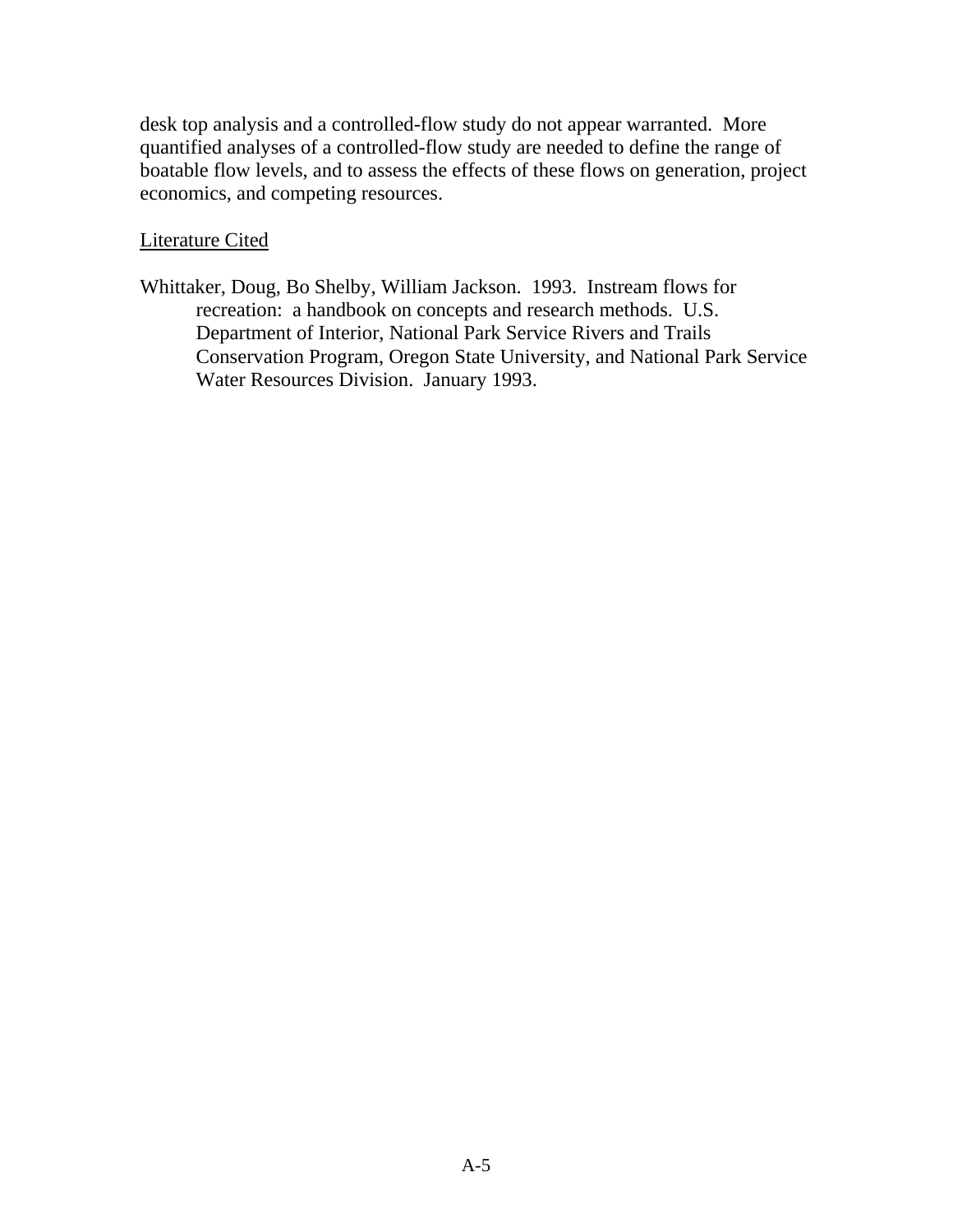# *Transmission Line Vegetation and Wildlife Habitat Mapping*

# Goals and Objectives

§5.9 (b)(1) — *Describe the goals and objectives of each study proposal and the information to be obtained.* 

 The goal of this study is to evaluate the effects of the construction, operation, and maintenance of the overland transmission lines, control buildings, substation, access roads, and any potential staging areas on the distribution and composition of vegetation and wildlife habitats, including wetlands, and the effects of those actions on wildlife inhabiting those habitats.

Specifically, the objectives of the study include:

- Identify, describe, classify, and map vegetation cover types in areas that would be affected by project construction, operation, and maintenance of the control buildings, substation, access roads, and any potential staging areas.
- Document the number, location, and extent of existing wetland areas, and analyze the impact of any project construction, maintenance, and operation on wetland areas.
- Identify project-related actions that may influence the distribution and composition of vegetation communities, including wetlands; quantify the acres of habitat that would be affected; and identify the measures that may be taken to protect or mitigate adverse effects on the vegetation communities and wetlands.
- Identify wildlife that may be associated with the affected habitats and determine the extent of potential effects on these species.

§5.9(b)(2) — *If applicable, explain the relevant resource management goals of the agencies or Indian tribes with jurisdiction over the resource to be studied.* 

Not applicable.

# §5.9(b)(3) — *If the requester is not a resource agency, explain any relevant public interest considerations in regard to the proposed study.*

 Sections 4(e) and 10(a) of the FPA require the Commission to give equal consideration to all uses of the waterway on which a project is located. When reviewing a proposed action, the Commission must consider the environmental, recreational, fish and wildlife, and other non-developmental values of the project, as well as power and developmental values.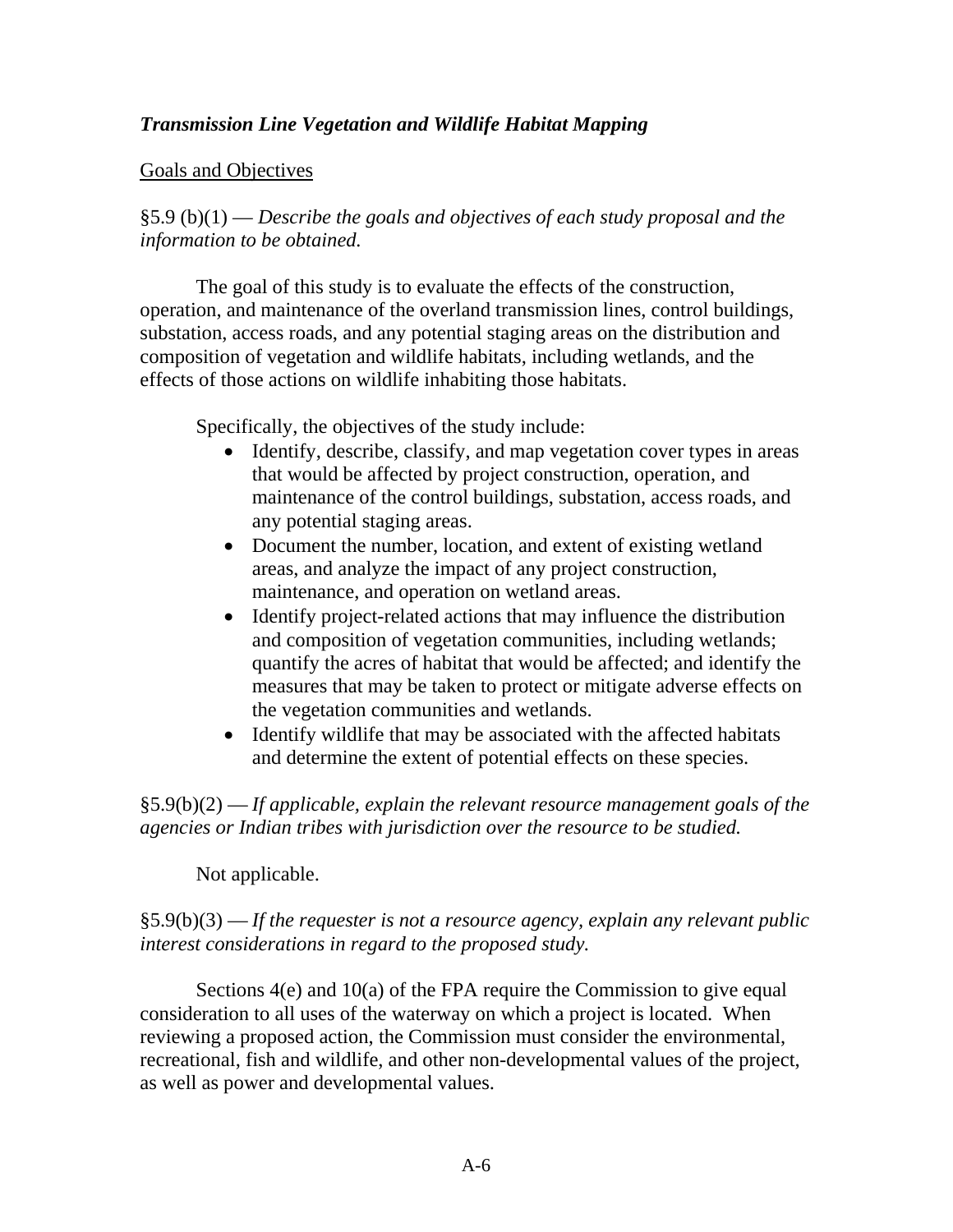Vegetation communities and the wildlife habitat they support, including wetlands, are resources of particular interest for a variety of reasons including their ecological functions, sporting interest, and subsistence use. Describing the effects on these resources is necessary to fulfill the Commission's responsibilities under NEPA. Ensuring that environmental measures pertaining to these resources are considered in a reasoned way is relevant to the Commission's public interest determination.

#### Background and Existing Information

# §5.9(b)(4) — *Describe existing information concerning the subject of the study proposal, and the need for additional information.*

Information on wildlife and botanical resources in the PAD includes:

- A general description of the vegetation types and wildlife species that may occur in the area.
- Large scale maps of the wetlands around Anchorage and along the Seward Highway.

 The general information about the habitats and wildlife in the PAD is too broad to adequately describe the existing environment and evaluate potential impacts of the construction or operation of the project transmission lines, control buildings, substations, access roads, and any potential staging areas on the above resources. Apparently no plant or wildlife surveys have been completed within the proposed transmission line corridors, or in the areas of the other project features. No staging areas were identified in the PAD, but we suspect that some would be necessary for staging construction of the transmission line and transitioning from the subsea cable to the overhead transmission line.

 The applicant proposes to study the area where the transmission line would cross over or by the Anchorage Wildlife Refuge to see what wetland habitat is present and how it can be preserved or replaced if disturbed. The applicant also proposes to study wetlands in the area of entrance into Possession Point for laying transmission line into the corridor along the coast in Kenai Borough. However, the applicant does not propose any other studies on vegetation or wildlife.

 More information is needed on construction effects on wetlands. However, as noted above, more information is also needed on other habitats affected by the proposed project.

# Project Nexus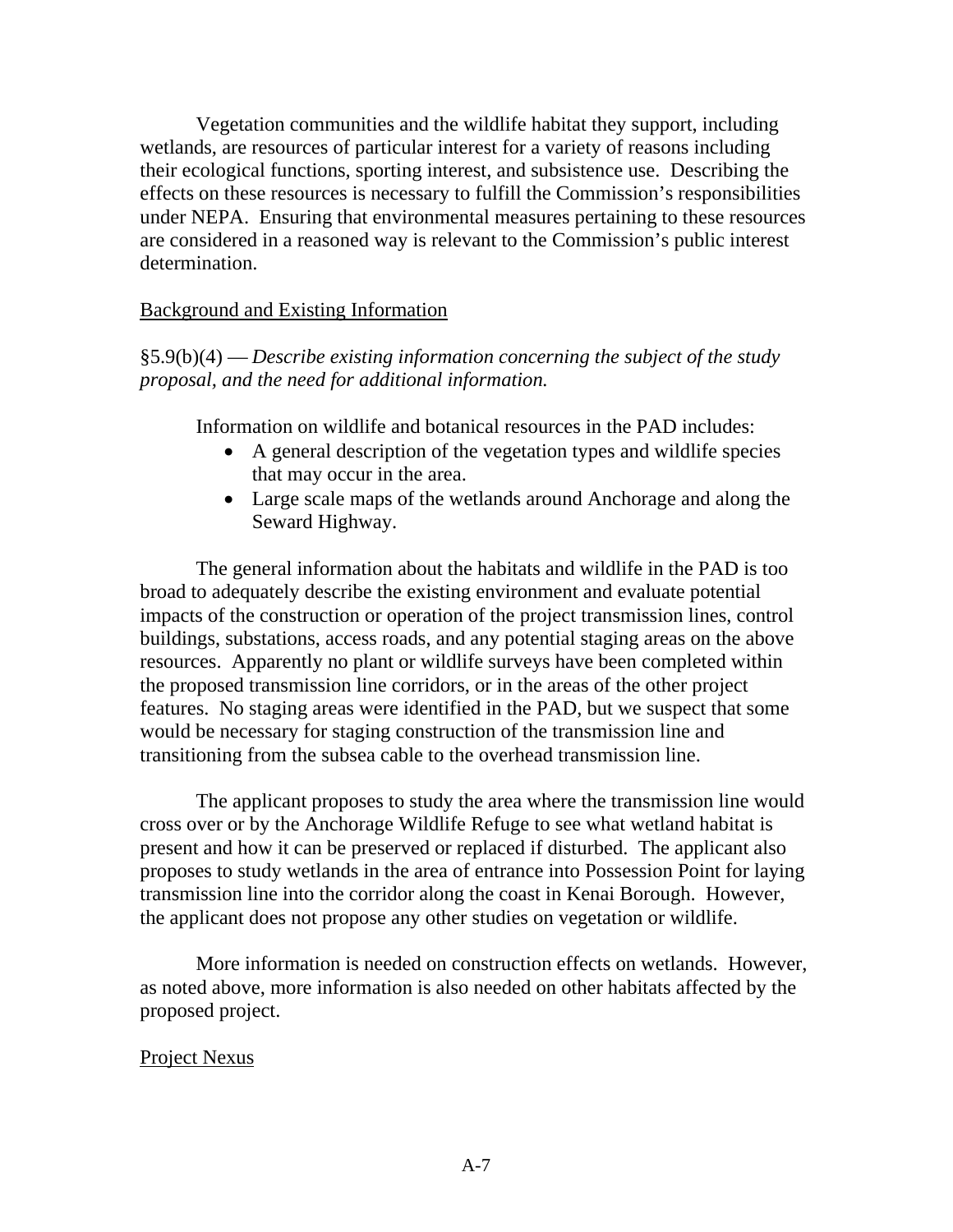§5.9(b)(5) — *Explain any nexus between project operations and effects (direct, indirect, and/or cumulative) on the resource to be studied, and how the study results would inform the development of license requirements.* 

 Power would be transmitted to Anchorage and the Kenai Peninsula through a combination of undersea cables and overhead transmission lines. Power would be delivered through an undersea cable to a control building on the shore of Possession Point, converted to AC and stepped-up to 240 kilovolts, and then delivered through a new 52-mile-long transmission line that would tie into the Homer Electric grid at the Homer Electric Association substation near Nikiski. A submarine cable would also run north, transition to an overhead line near Port Campbell, and be built along Raspberry Road for 10 miles to tie into Chugach Electric substation on Electron Drive. It also appears that the construction of the Kenai portion of the transmission line would require building an access road within the transmission corridor as only a trail now exists within the corridor.

 Construction, operation, and maintenance of the overland transmission lines, control buildings, substations, access roads, and any potential staging areas, could adversely affect wetlands and other wildlife habitats and their associated wildlife through direct loss, disturbance, or habitat alterations. If potential effects on these resources are identified, environmental measures may be developed to reduce or eliminate these effects, including construction scheduling and avoidance of sensitive areas, or as suggested, creation of additional habitat. These potential measures would form the basis for any license articles that may be issued by the Commission.

#### Proposed Methodology

§5.8(b)(6) — *Explain how any proposed study methodology (including any preferred data collection and analysis techniques, or objectively quantified information, and a schedule including appropriate field season(s) and the duration) is consistent with generally accepted practice in the scientific community or, as appropriate, considers relevant tribal values and knowledge.* 

Proposed methods include:

 Using a qualified biologist knowledgeable in area vegetation and wildlife, identify, classify, and delineate on a map major vegetation cover types within transmission line corridor rights-of-way, and within the construction footprint of the control buildings, substations, access roads, and any potential construction staging areas. You may use existing aerial photography, on the ground surveys, or a combination of the two to identify and map the cover types. The survey area for the transmission line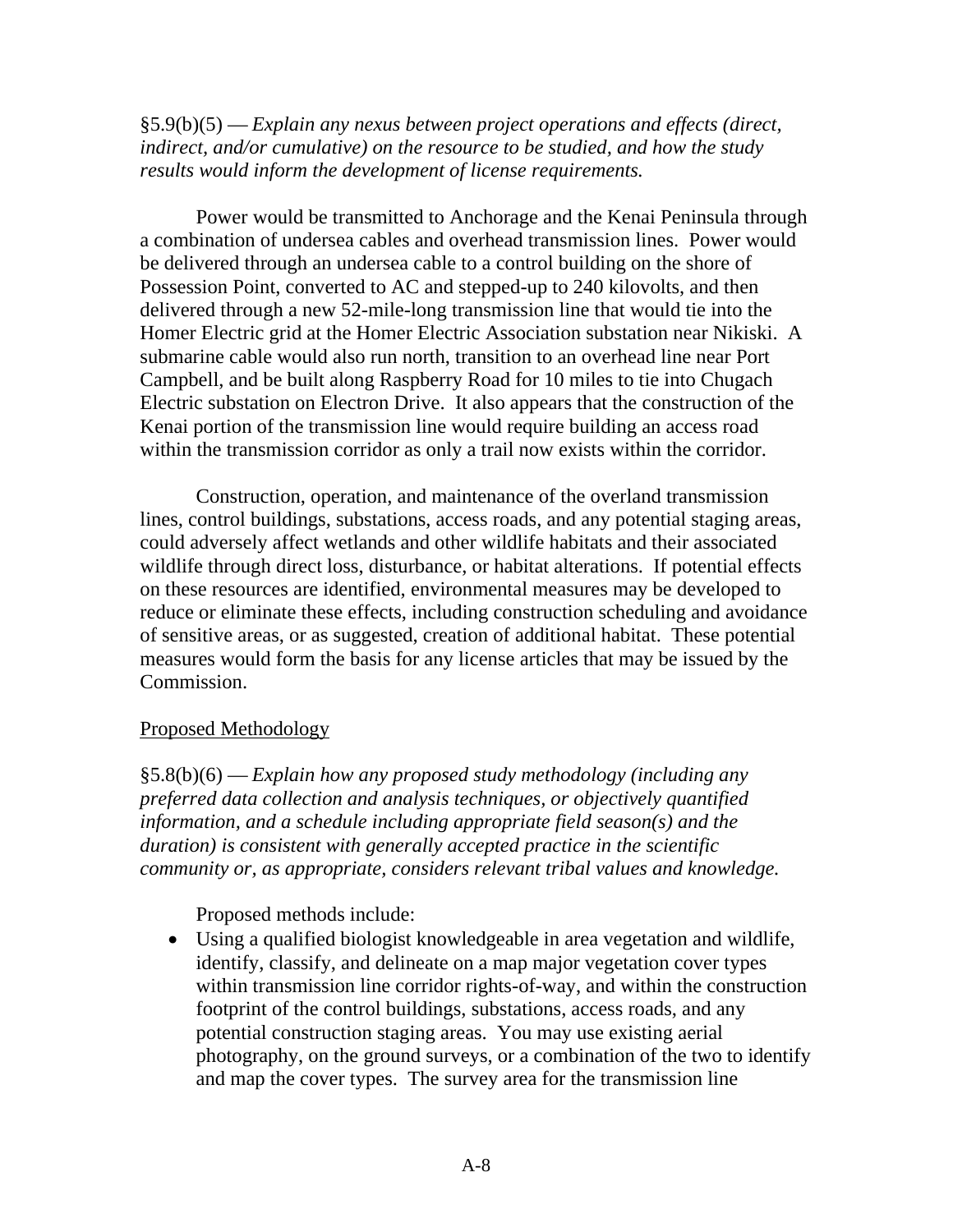corridors shall include the area from the transition from the undersea cable on Possession Point to the interconnection with the existing grids.

- Ground-truth any remote-sensing mapping efforts, record all wildlife observed (directly or indirectly) and any noxious weeds observed during survey efforts.
- Describe each cover type by species composition, successional stage, and aerial extent (acreage) within the survey area.
- Record and map the extent of all wetlands identified during survey efforts. Wetland classifications should distinguish the degree of inundation (seasonally flooded, permanently flooded).
- Based on existing literature and opportunistic observations during the vegetation surveys, identify wildlife species that may inhabit or use the identified habitats.
- Document the effects of any vegetation clearing associated with the new transmission lines at a landscape scale (e.g., within a 0.5-milewide corridor).
- Prepare a report that includes the above mapping effort, and identifies, describes, and assesses the extent to which project-related actions and activities may affect the identified habitats and wildlife species dependent on these habitats. The analysis should consider number and placement of poles and any access roads that would be needed to construct and maintain the transmission line. The analysis should consider the effects of fragmenting existing habitats. The report should contain any proposed measures to reduce or mitigate identified effects on these habitats and associated wildlife.

# Level of Effort and Cost

§5.9(b)(7) — *Describe considerations of level of effort and cost, as applicable, and why any proposed alternative studies would not be sufficient to meet the stated information needs.* 

 The estimated cost of this work is approximately \$45,000, depending upon the level of information that might be obtained from existing sources (e.g. existing aerial photos). The mapping and survey efforts can be completed within one year.

 One or two technicians would be expected to spend approximately one or two days to review existing aerial photos and initially map vegetation, 10 days to complete field work, and three days to finalize and refine maps and prepare reports.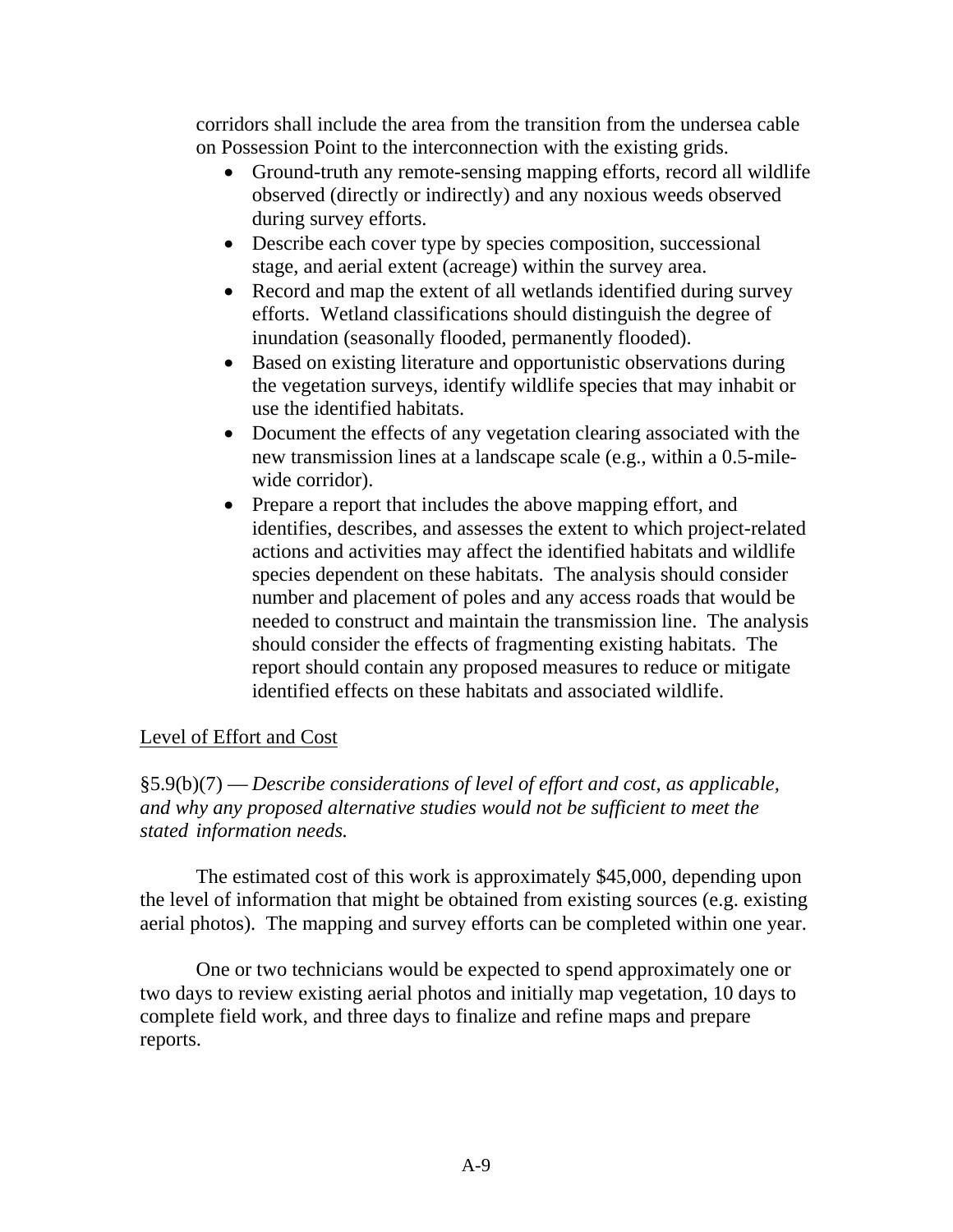# **Dissolved Oxygen and Temperature Assessment**

#### Goals and Objectives

§5.9(b)(1) – *Describe the goals and objectives of each study proposal and the information to be obtained.* 

 The goal of this study is to evaluate the dissolved oxygen (DO) concentration of water entering the Mason Dam intake within Phillips Reservoir, and then discharged immediately downstream of the Dam into the Powder River during summer conditions. More specifically, the goal of this proposed study is to define a baseline condition that will provide for a better understanding of the potential for project-related effects, and possible mitigation strategies. The objectives of the study are to:

- 1. Identify the dissolved oxygen and temperature profile within Phillips Reservoir, in the vicinity of the Mason Dam intake.
- 2. Identify the DO concentration of water entering the Mason Dam intake at its approximate depth and vicinity.
- 3. Describe any temporal variations of DO concentration and temperature.
- 4. Identify and describe reservoir stratification.
- 5. Describe the DO concentration of water in the stilling basin immediately below Mason Dam.
- 6. Describe the attenuation of DO in the Powder River downstream of Mason Dam.

§5.9(b)(2) – *If applicable, explain the relevant resource management goals of the agencies or Indian tribes with jurisdiction over the resource to be studied.* 

# Not applicable

# §5.9(b)(3) – *If the requester is not a resource agency, explain any relevant public interest considerations in regard to the proposed study.*

 Sections 4(e) and 10(a) of the Federal Power Act require the Commission to give equal consideration to all uses of the waterway on which a project is located, and what conditions should be placed on any license that may be issued. In making its license decision, the Commission must equally consider the environmental, recreational, fish and wildlife, and other non-developmental values of the project, as well as power and developmental values. Any license issued shall be best adapted to a comprehensive plan for improving or developing a waterway or waterways for all beneficial public uses.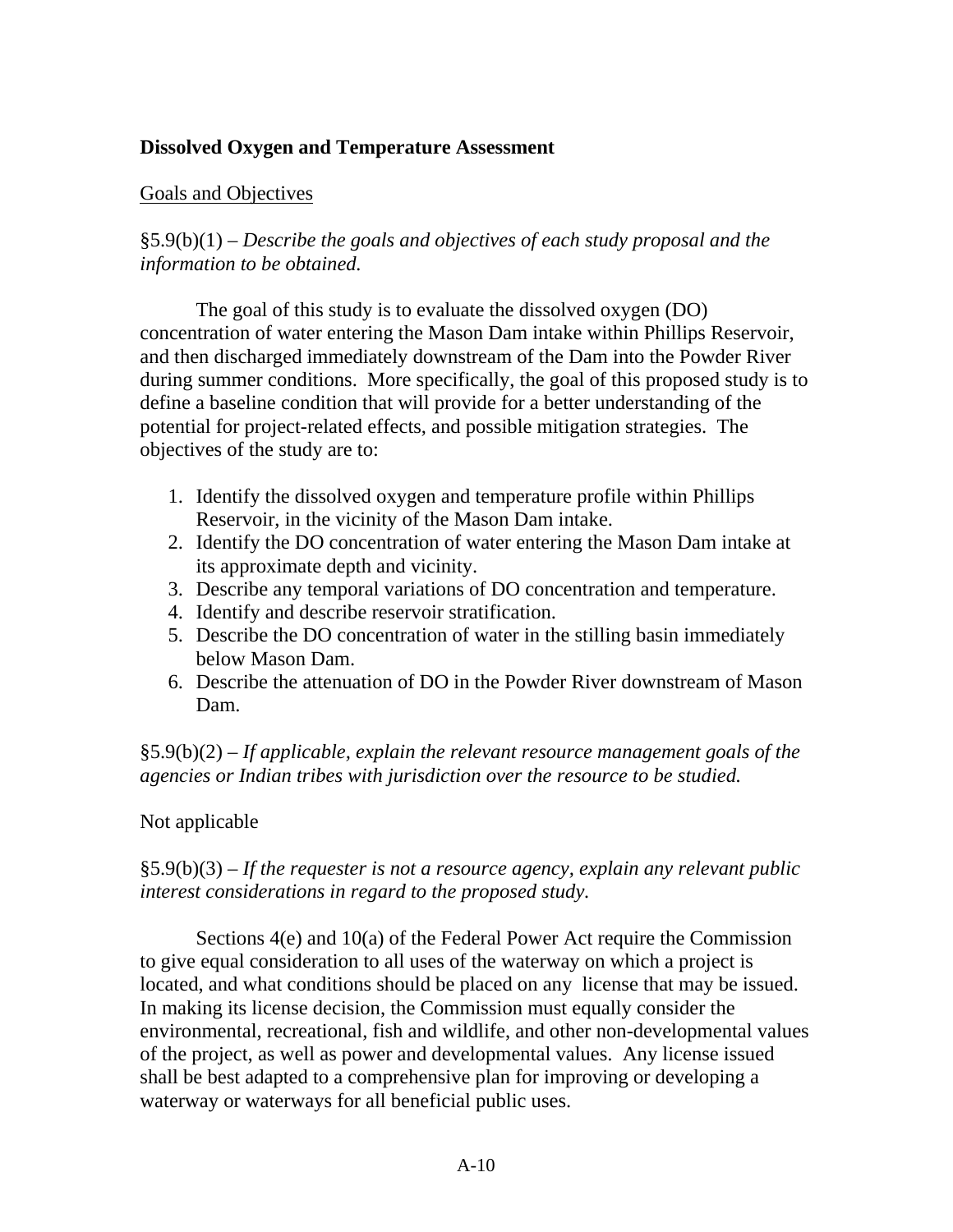Adequate concentrations of dissolved oxygen are required by aquatic organisms for subsistence, and are therefore essential to the integrity and sustainability of a healthy ecosystem. Ensuring that the effect of project construction and operation pertaining to this resource is considered in a reasoned way is relevant to the Commission's public interest determination.

#### Background and Existing Information

#### §5.9(b)(4) – *Describe existing information concerning the subject of the study proposal, and the need for additional information*

 Review of the Baker County's Pre-Application Document (PAD), and watershed assessment document, as well as a preliminary review of scientific literature revealed no information pertaining to baseline measurements or monitoring programs associated with the dissolved oxygen concentrations within Phillips Reservoir or the Powder River in the vicinity of Mason Dam. In the "preliminary issues" section of the PAD, the applicant recognizes the potential for project-related effects on the oxygenation of water. However, the applicant proposes no study that would address this potential project-related effect. Therefore, additional information on DO is needed to address this issue.

#### Project Nexus

§5.9(b)(5) – *Explain any nexus between project operations and effects (direct, indirect, and/or cumulative) on the resource to be studied, and how the study results would inform the development of license requirements.*

 Currently, water releases from Mason Dam are drawn from the hypolimnetic region of Phillips Reservoir. The water released from Mason Dam demonstrates high levels of kinetic energy as demonstrated by its extremely turbulent nature. Turbulence increases the surface area of water, allowing for greater assimilation of atmospheric gases (including oxygen) into the water. Project-related actions, such as the installation of a turbine, will harness the kinetic energy of the water, thereby reducing the turbulence of water entering the stilling basin. This will result in a reduction in the amount of surface area, limiting the water's ability to dissolve oxygen into solution. If water in the vicinity of the intake structure within Phillips Reservoir has a low dissolved oxygen content, operation of the project could result in the perpetuation of low DO waters downstream of Mason Dam, potentially resulting in harm to fish.

 Temperature and dissolved oxygen concentration are water quality attributes that are closely linked. The extent and timing of thermal stratification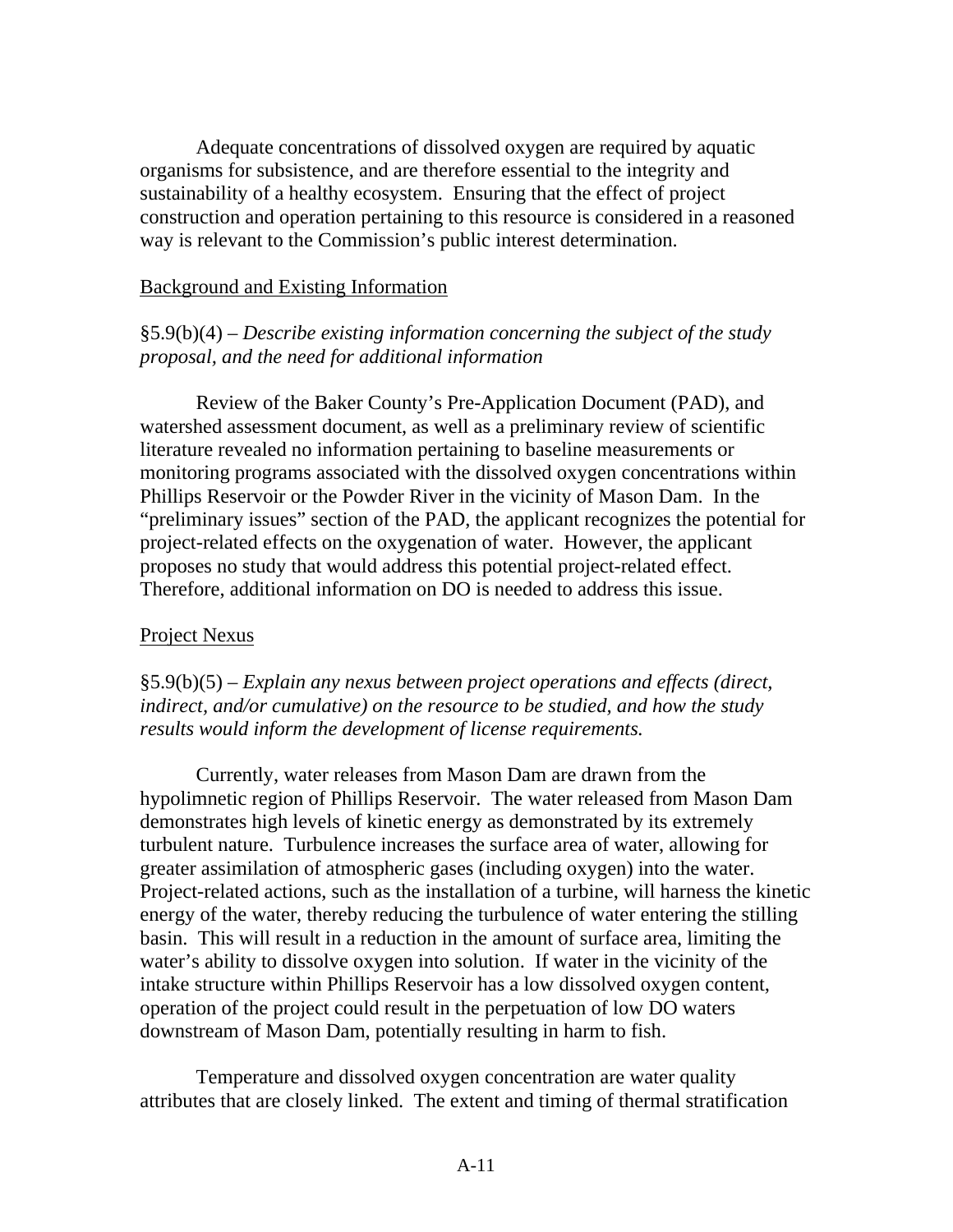and mixing in reservoirs are primary factors in determining when and at what depth anoxic or biologically critical oxygen conditions might occur. Typically, anoxic or biologically critical oxygen conditions are most likely to exist during summer months, when reservoir stratification is pronounced, and mixing has ceased. Therefore, a profile of both temperature and dissolved oxygen concentration within Phillips Reservoir in the vicinity of the Mason Dam intake structure is considered necessary to develop a more complete understanding of potential project-related effects.

 This requested study would help establish a baseline condition for the system in question, and form the basis for inclusion of potential license requirements to protect the water quality of the Powder River downstream of the Mason Dam.

# Proposed Methodology

§5.8(b)(6) – *Explain how any proposed study methodology (including any preferred data collection and analysis techniques, or objectively quantified information, and a schedule including appropriate field season(s) and the duration) is consistent with generally accepted practice in the scientific community or, as appropriate, considers relevant tribal values and knowledge.* 

Using generally accepted practices in the scientific community:

- 1. Monitor and record dissolved oxygen concentration and water temperature at the approximate location (within a radius of 10 meters) of the Mason Dam intake within Phillips Reservoir. Temperature and DO measurements should begin one meter below the surface of Phillips Reservoir, with subsequent measurements taken every meter, terminating at the approximate depth (within 1 meter) of the Mason Dam intake structure. Sampling should take place at least once a week, beginning on July 1st and ending on October 1st. During each sampling event, reservoir surface elevation should be recorded.
- 2. Monitor and record the concentration of dissolved oxygen at 4 sites downstream from Mason Dam, on the Powder River. Timing of river sampling should coincide with Phillips Reservoir sampling efforts. The first sampling site should be located within the Mason Dam stilling basin. Each subsequent sampling site should be located longitudinally downstream from the first sampling site, and at approximately equidistant intervals. The final site should be located at the United States Forest Service boundary. Exact sampling locations within the specified framework should be chosen at random, using a scientifically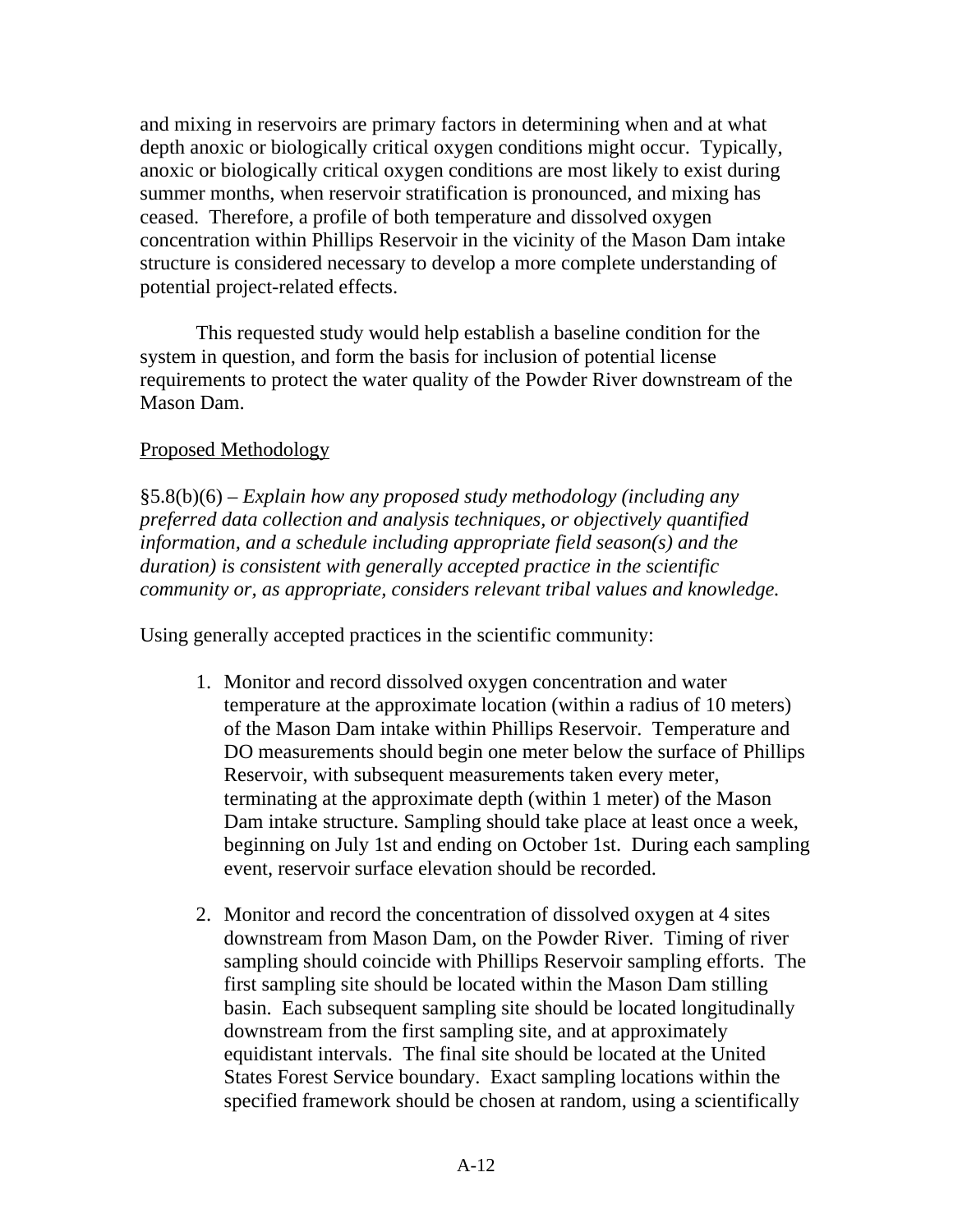accepted method. The habitat type of each sampling location should be identified and recorded (i.e. pool, run, riffle, etc.).

3. Prepare a report that includes an analytical summary and graphical representations of the data from the above studies, including average temperature and dissolved oxygen concentration with associated measures of confidence. The report should include a histogram of depth, temperature, and dissolved oxygen within Phillips Reservoir and a graphical representation of any changes of these components over time. Similarly, the report should include a histogram of river distance and dissolved oxygen content, and a graphical representation of any changes of this component over time. All data points used to develop the report (including date and time of collection) should be included within an appendix to the report.

# Level of Effort and Cost

§5.9(b)(7) – *Describe considerations of level of effort and cost, as applicable, and why any proposed alternative studies would not be sufficient to meet the stated information needs.*

 The estimated cost of this work is approximately \$6,400. The dissolved oxygen monitoring survey may be completed within one study season.

 One to two technicians would be expected to spend four or five hours each week, for approximately 12 weeks to conduct field work. Report preparation should take a biologist a half work day.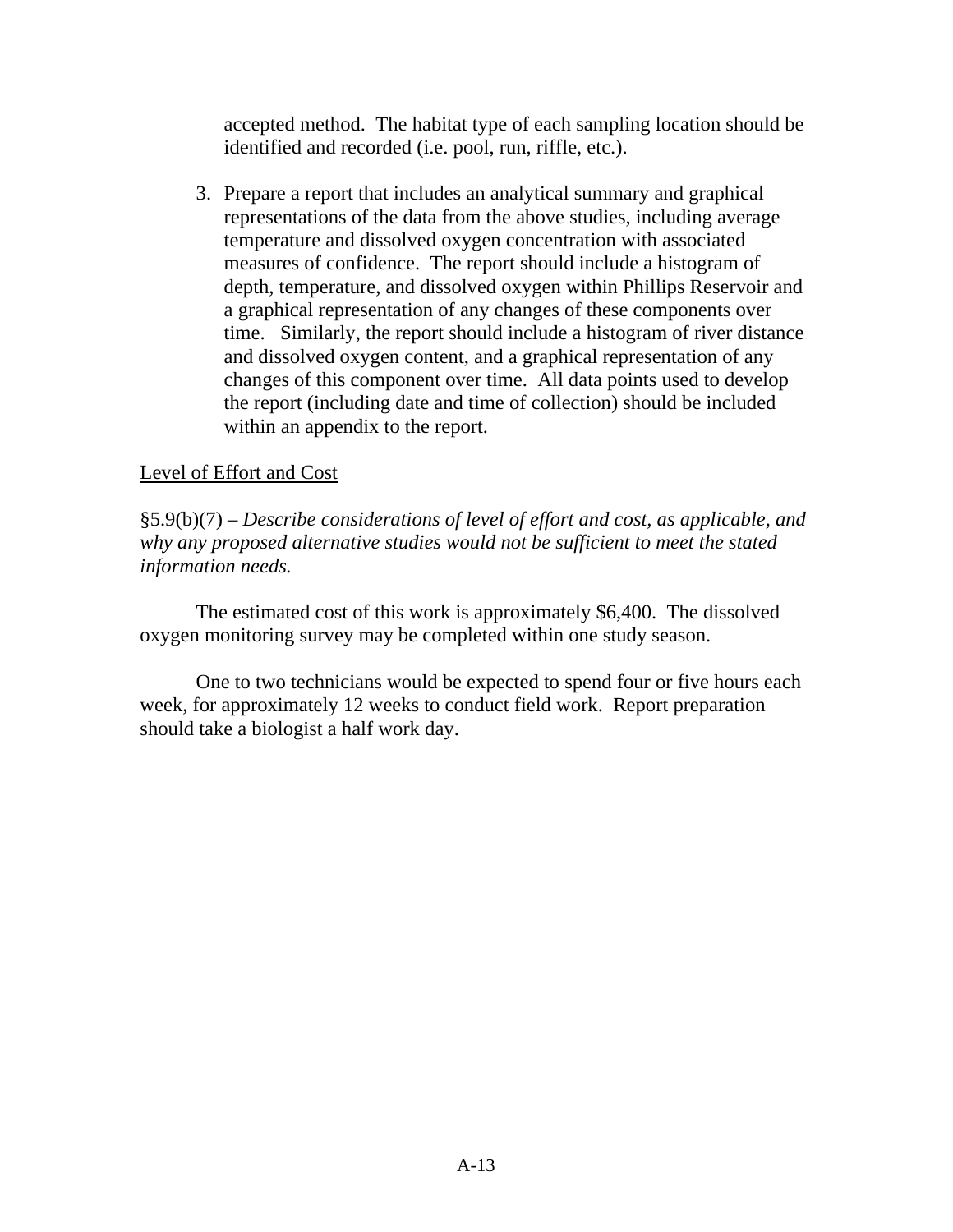#### **Cultural Resources Assessment**

#### Goals and Objectives

§5.9(b)(1) – *Describe the goals and objectives of each study proposal and the information to be obtained.* 

 The goal of this study is to evaluate the project construction, operation, and maintenance effects on archeological resources and historic structures. Objectives in support of this goal include: (1) identification and documentation of archaeological and historic-era properties within the area of potential effect (APE), (2) determination of potential project effects on archeological and historic-era properties within the APE, and (3) evaluation of National Register of Historic Places (NRHP) eligibility (as appropriate and necessary) for properties affected by the project.

§5.9(b)(2) – *If applicable, explain the relevant resource management goals of the agencies or Indian tribes with jurisdiction over the resource to be studied.* 

Not applicable.

§5.9(b)(3) – *If the requester is not a resource agency, explain any relevant public interest considerations in regard to the proposed study.*

 Sections 4(e) and 10(a) of the Federal Power Act require the Commission to give equal consideration to all uses of the waterway on which a project is located, and what conditions should be placed on any license that may be issued. In making its license decision, the Commission must equally consider the environmental, recreational, fish and wildlife, and other non-developmental values of the project, as well as power and developmental values. Any license issued shall be best adapted to a comprehensive plan for improving or developing a waterway or waterways for all beneficial public uses.

 In addition, the licensing of the project is a federal undertaking and a license issued by the Commission will permit activities that may "…cause changes in the character or use of historic properties, if any such historic properties exist…" (36 CFR § 800.16(d)). The Commission must, therefore, comply with Section 106 of the National Historic Preservation Act, as amended, which requires the head of any federal department or independent agency having authority to license an undertaking to take into account the effect of the undertaking on historic properties. Historic properties are any prehistoric or historic district, site, building, structure, or object included in, or eligible for inclusion in, the NRHP (36 CFR § 800.16). Assessment of historic properties is conducted in continuous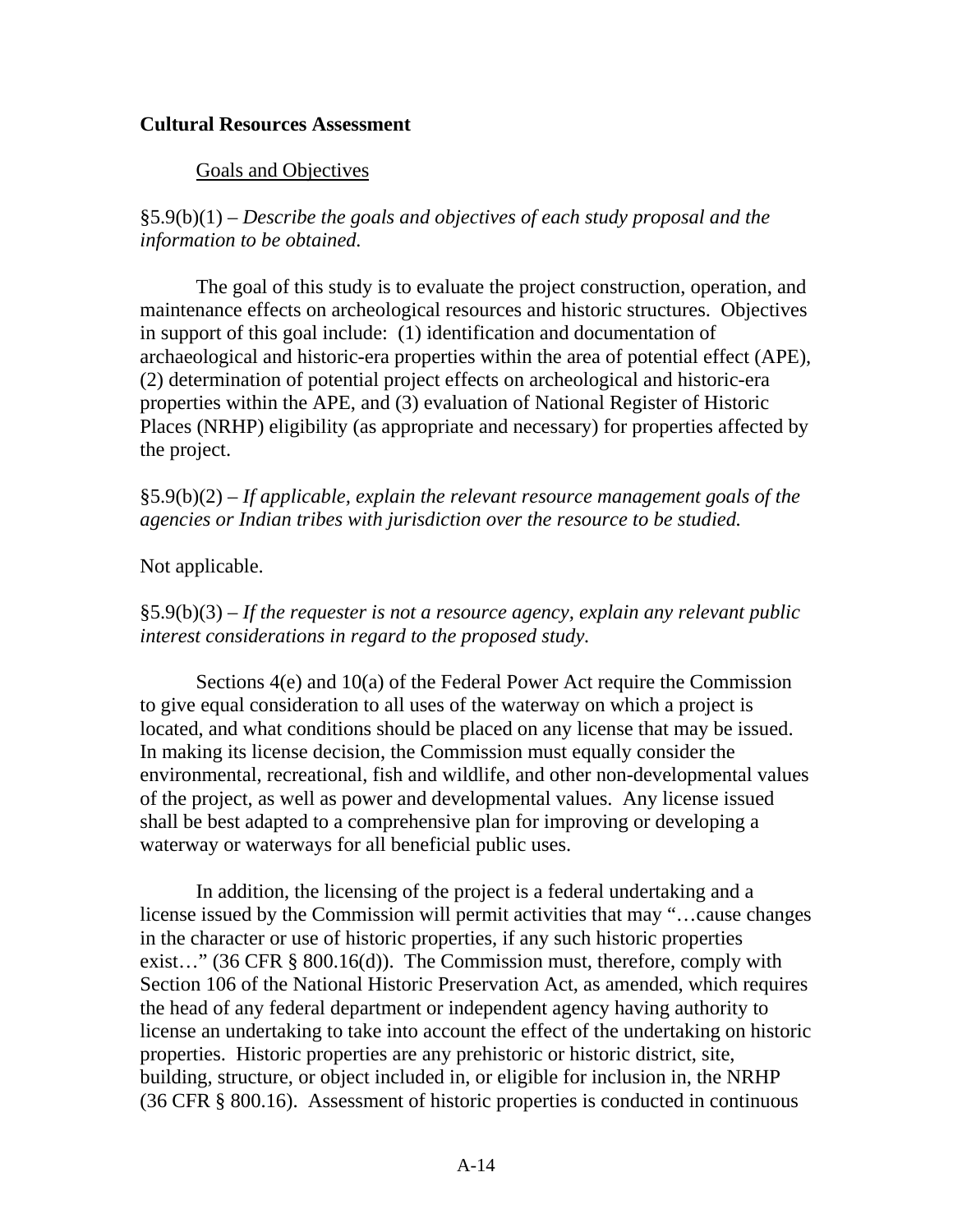consultation with the Commission, the Oregon State Historic Preservation Officer (SHPO), the USDA Forest Service – Wallowa-Whitman National Forest (WWNF), the US Bureau of Reclamation (Reclamation), the Confederated Tribes of the Umatilla Indian Reservation (CTUIR), and any other interested party or Native American Tribe.

 Native American interests and historic properties exist throughout the region and we believe some sites have been identified in the vicinity of the project; however, sufficient cultural resource identification has not been completed. Project construction, operation, and maintenance may affect the value and integrity of cultural resources in the vicinity of the project. Ensuring that the effect of project construction and operation pertaining to this resource is considered in a reasoned way is relevant to the Commission's public interest determination.

#### Background and Existing Information

# §5.9(b)(4) – *Describe existing information concerning the subject of the study proposal, and the need for additional information*

 While useful for understanding the history of the area, Baker County's Pre-Application Document (PAD), and the Upper Powder River Watershed Assessment revealed little information pertaining to specific historic properties in the vicinity of Mason Dam and the applicant did not propose a study to address this resource and potential project-related effects. The "Supplemental No. 1 to Pre-Application Document for P-12058-002" identified two properties on the NRHP: the Sumpter Valley Railway Historic District and the Sumpter Valley Gold Dredge. Due to the possibility of additional historic properties or archeological sites, a survey of the project's APE is needed. Once known sites in the APE have been documented, potentially eligible historic properties, and any project effects upon them, should be identified.

# Project Nexus

§5.9(b)(5) – *Explain any nexus between project operations and effects (direct, indirect, and/or cumulative) on the resource to be studied, and how the study results would inform the development of license requirements.*

 Project-related activities, especially ground-disturbing activities, related to construction, operation, and maintenance, could adversely affect archaeological and historic properties through disturbance or direct loss. The survey would provide information on historic and archeological sites located within the APE and the subsequent report would provide information on which sites are potentially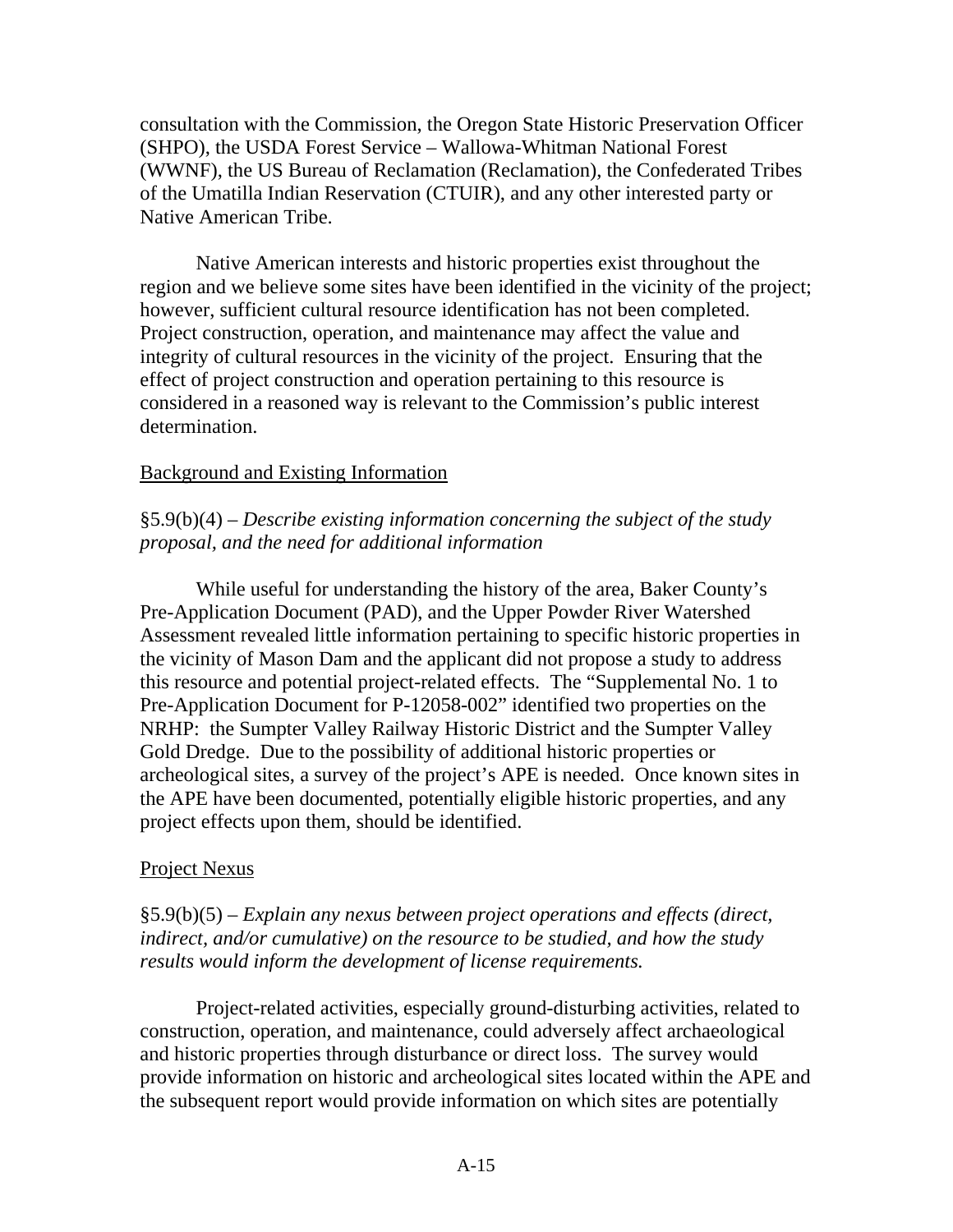eligible for the NRHP and any potential effects of the project on these sites. If there would be an adverse effect on Historic Properties, an applicant-prepared Historic Properties Management Plan (HPMP), developed in consultation with the Commission, the SHPO, CTUIR, and other interested parties, would likely be necessary to avoid or mitigate effects. We recommend that Baker County file the HPMP with the license application. The implementation of the HPMP could then be required in any new license.

#### Proposed Methodology

§5.8(b)(6) – *Explain how any proposed study methodology (including any preferred data collection and analysis techniques, or objectively quantified information, and a schedule including appropriate field season(s) and the duration) is consistent with generally accepted practice in the scientific community or, as appropriate, considers relevant tribal values and knowledge.* 

 The generally accepted practice is to conduct a literature review and field reconnaissance. The field reconnaissance survey should be conducted within the project APE and the APE should consist of lands within 100 feet of the proposed project boundary (exclusive of the reservoir) and any construction staging areas, and 50 feet on either side of the proposed transmission line route. Prior to conducting the survey and report, Baker County should consult with the Oregon SHPO, WWNF, Reclamation, the CTUIR, and any other interested entities on: (a) appropriateness of the APE; (b) methods on how the survey should be conducted; (c) anticipated effects on cultural resources; and (d) what properties are and are not considered eligible for the National Register. A preliminary report identifying any discovered sites should be completed after the initial reconnaissance phase. This report should be reviewed by Baker County, the SHPO, the WWNF, Reclamation, CTUIR, and the Commission. Based on consultation regarding the preliminary report, the parties should determine if a more intensive field survey is necessary.

 The final Cultural Resources Report should include all the information necessary to satisfy the objectives listed here under 5.9(b)(1). The evaluation of project effects on cultural resources should include both site-specific effects (i.e., erosion, vehicular traffic, etc.) and all potential future effects.

#### Level of Effort and Cost

§5.9(b)(7) – *Describe considerations of level of effort and cost, as applicable, and why any proposed alternative studies would not be sufficient to meet the stated information needs.*